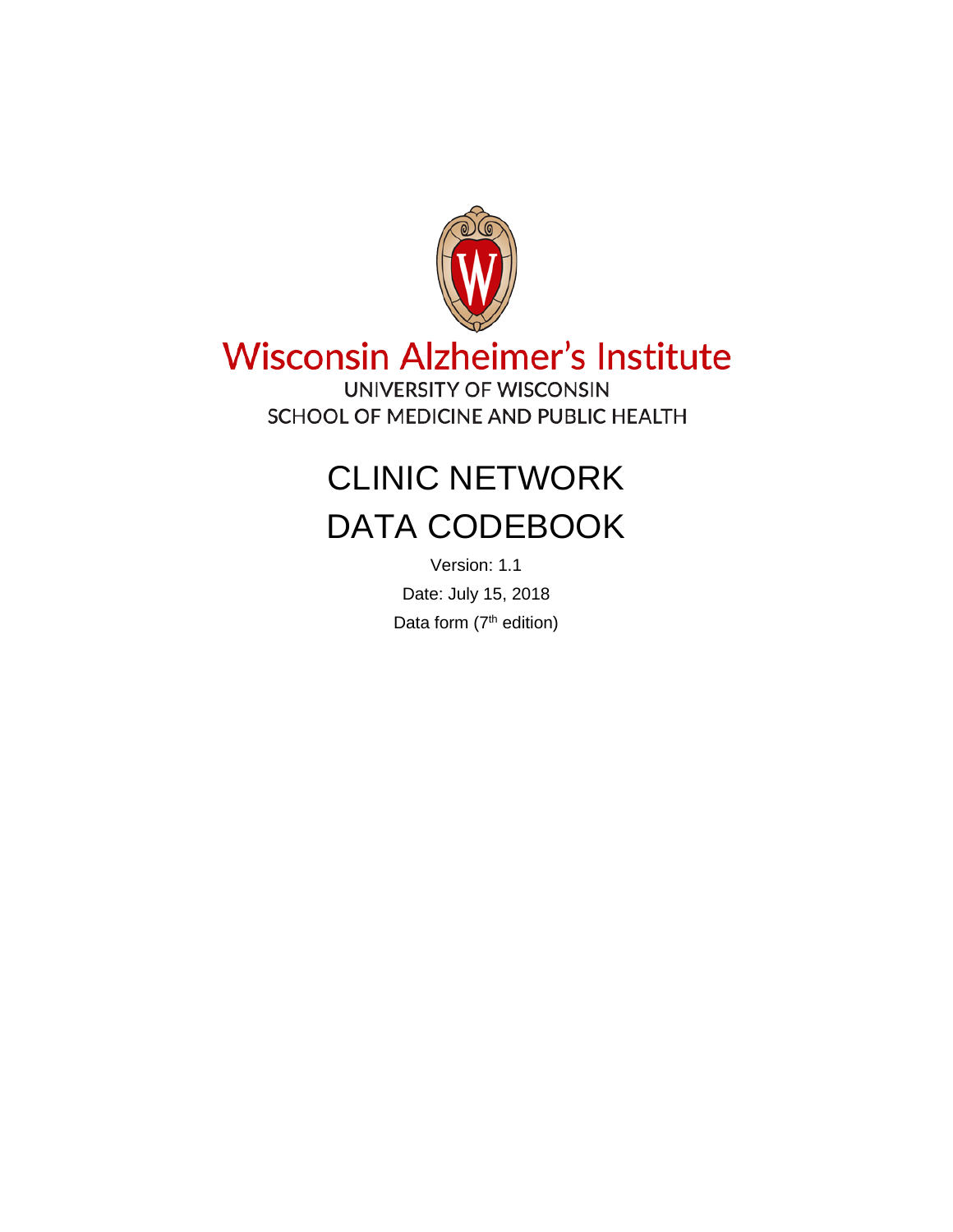

# **Contents**

| Question 15. Quality Measure 3: Did you identify any impairment to perform basic activities |  |
|---------------------------------------------------------------------------------------------|--|
|                                                                                             |  |
|                                                                                             |  |
| Question 17. Quality Measure 4: Mood/Behavioral/Psychiatric symptoms 15                     |  |
| Question 18. Any mood, behavioral or psychiatric symptom(s) identified? 15                  |  |
| Question 18.1 If yes, did you provide management recommendations?15                         |  |
| Question 19. Quality Measure 5: Safety concern screening and follow up 16                   |  |
|                                                                                             |  |
|                                                                                             |  |
|                                                                                             |  |
|                                                                                             |  |
|                                                                                             |  |
|                                                                                             |  |
|                                                                                             |  |
|                                                                                             |  |
|                                                                                             |  |
| Question 24. Suspected Etiology/cause associated with diagnosis above 20                    |  |
|                                                                                             |  |
| $\bullet$                                                                                   |  |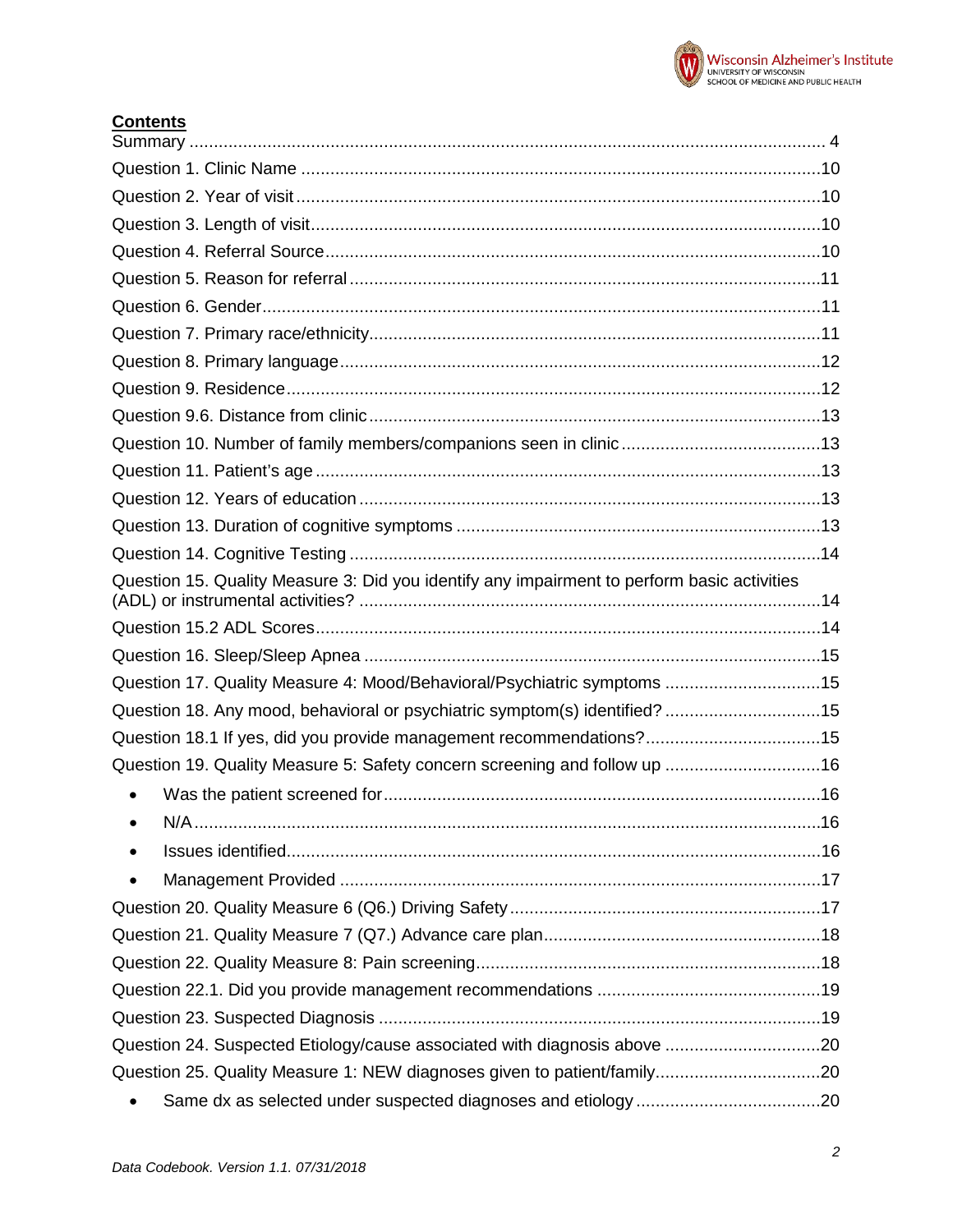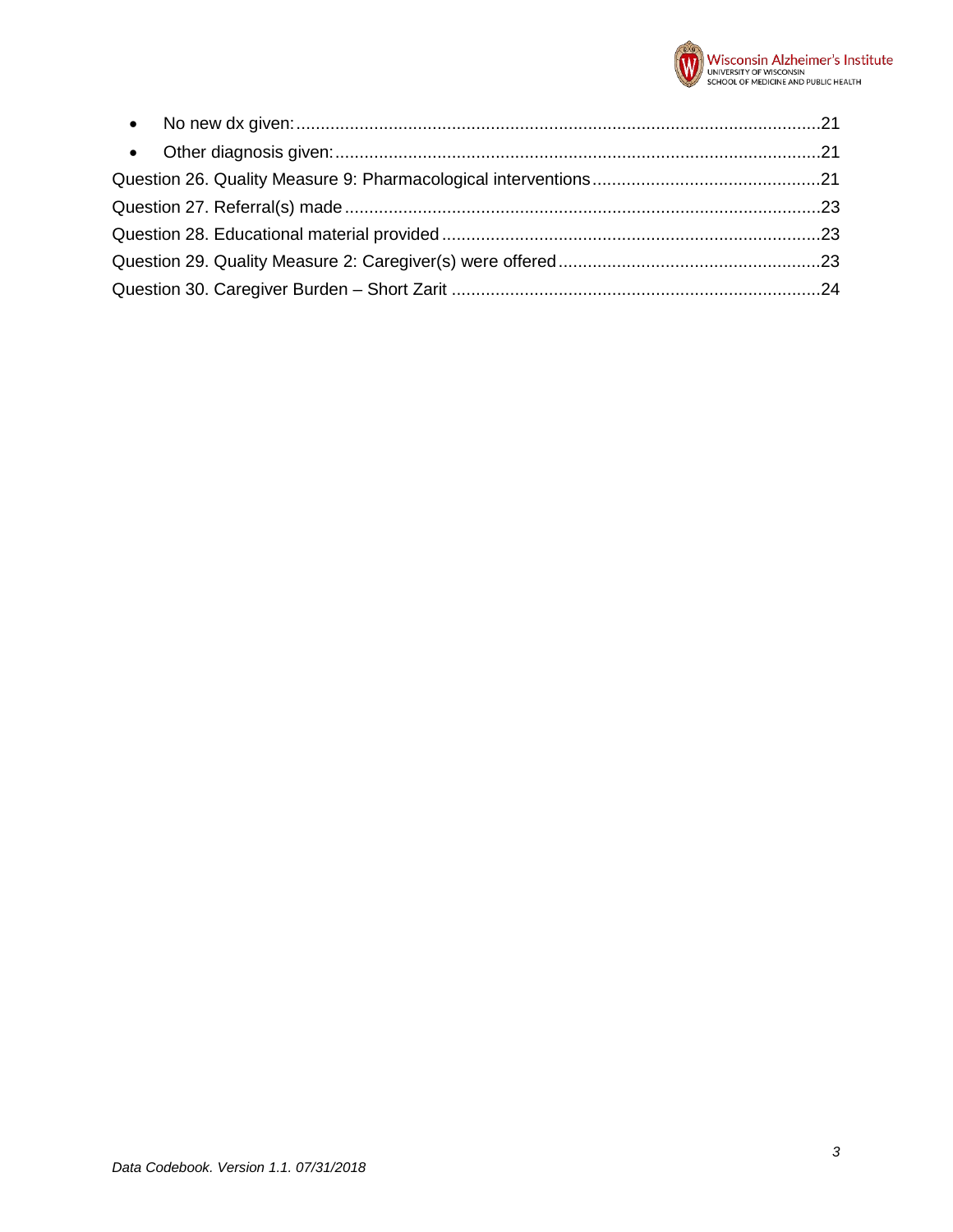

# <span id="page-3-0"></span>**Summary**

| #                       | Question                                                                                    | <b>Definition</b>                                                                                                                                                                                         |  |
|-------------------------|---------------------------------------------------------------------------------------------|-----------------------------------------------------------------------------------------------------------------------------------------------------------------------------------------------------------|--|
| 1                       | <b>Clinic Name</b>                                                                          | Complete clinic name. If part of healthcare system,<br>include location.                                                                                                                                  |  |
| $\mathbf{2}$            | <b>Year of visit</b>                                                                        | Year the patient was seen in the clinic for the first time                                                                                                                                                |  |
| 3                       | Length of visit (mins)                                                                      | Approximate length of time that was required to<br>evaluate patient and generate a diagnosis/plan of<br>action.<br>Note: If more than one visit was required, sum the time<br>used across all the visits. |  |
| $\overline{\mathbf{4}}$ | <b>Referral source</b>                                                                      | Person/Organization that informed the patient about the<br>memory clinic.                                                                                                                                 |  |
| 5                       | <b>Reason for referral</b>                                                                  | Chief/Main concern as referred by the patient and/or<br>the caregiver. Please select as many as necessary.                                                                                                |  |
| 6                       | Gender                                                                                      | Preferred gender according to patient.                                                                                                                                                                    |  |
| $\overline{\mathbf{7}}$ | <b>Primary race/ethnicity</b>                                                               | Primary race/ethnicity according to patients' own words                                                                                                                                                   |  |
| 8                       | If primary language is other<br>than English, check here                                    | Primary language is: Spanish, Hmong, German, Italian,<br>Polish, etc.                                                                                                                                     |  |
| 9                       | <b>Residence</b>                                                                            | Primary place of <b>current</b> residence.                                                                                                                                                                |  |
| 9.<br>6                 | <b>Distance from clinics</b><br>(miles)                                                     | Approximate number of miles between the clinic and<br>the place of residence.                                                                                                                             |  |
|                         | Number of family members/                                                                   | Number of family members seen during the clinic.                                                                                                                                                          |  |
| 10                      | companions seen in clinic                                                                   | Note: If more than one visit is required, please include<br>the highest number of family members seen.                                                                                                    |  |
| 11                      | <b>Patient's Age</b>                                                                        | Patient's age at the time of the visit                                                                                                                                                                    |  |
| 12                      | <b>Years of education (High</b><br>school graduate is 12<br>years)                          | Number of years of education <b>completed</b> by the<br>patient.                                                                                                                                          |  |
| 13                      | <b>Duration of cognitive</b><br>symptoms (in years)                                         | Number of years of symptoms according to the patient<br>or their caregiver.                                                                                                                               |  |
| 14                      | <b>Cognitive Testing</b>                                                                    | Score obtained in at least one of the included tests.                                                                                                                                                     |  |
| 15                      | <b>Quality Measure 3: Did you</b><br>identify any impairment to<br>perform basic activities | Functional status is assessed by use of a validated tool,<br>direct assessment of the patient, or by querying a<br>knowledgeable informant about the patient's ability to                                 |  |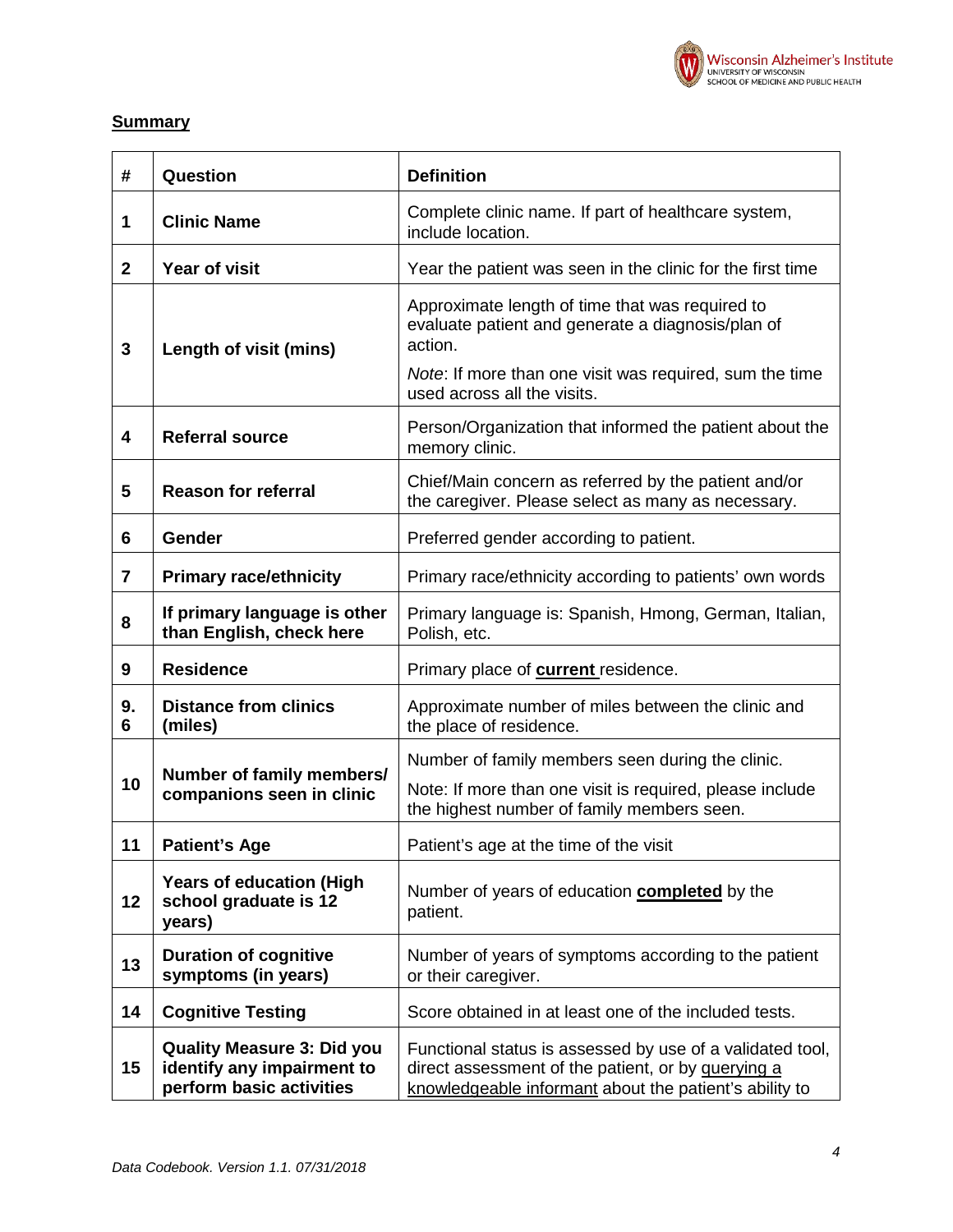

|    | (ADL) or instrumental<br>activities?                                  | perform instrumental activities of daily living (IADL) (i.e.,<br>cleaning, money management, medication<br>management, transportation, cleaning, and cooking)<br>and basic activities of daily living (ADL) (i.e., grooming,<br>bathing, dressing, eating, toileting, and gait). |
|----|-----------------------------------------------------------------------|----------------------------------------------------------------------------------------------------------------------------------------------------------------------------------------------------------------------------------------------------------------------------------|
|    |                                                                       | If evaluation was not performed, select "Not evaluated".                                                                                                                                                                                                                         |
|    |                                                                       | If the above methods identify any limitations in<br>IADL/ADL, please select "Yes".                                                                                                                                                                                               |
|    |                                                                       | If IADI/ADL are intact, please select "No".                                                                                                                                                                                                                                      |
| 16 | <b>Sleep/Sleep Apnea</b>                                              | Score obtained in at least one of the included tests.                                                                                                                                                                                                                            |
| 17 | <b>Quality Measure 4:</b><br>Mood/Behavioral/Psychiatri<br>c symptoms | Score obtained in at least one of the standardized tests<br>included.                                                                                                                                                                                                            |
|    |                                                                       | Mood, behavioral, or psychiatric symptom(s) are<br>evaluated by either of the following:                                                                                                                                                                                         |
|    |                                                                       | Using a validated instrument                                                                                                                                                                                                                                                     |
|    |                                                                       | Directly examining the patient                                                                                                                                                                                                                                                   |
|    |                                                                       | Querying a knowledgeable informant.                                                                                                                                                                                                                                              |
|    |                                                                       | Example: You ask the patient and/or<br>their informant if they have had/noted:<br>agitation, wandering, hyperactivity,<br>inappropriate behaviors, impulsiveness,<br>etc.                                                                                                        |
| 18 | Any mood, behavioral, or<br>psychiatric symptom(s)<br>identified?     | If neither of the above methods was performed, please<br>select "Not evaluated".                                                                                                                                                                                                 |
|    |                                                                       | If the above methods do not identify any abnormality,<br>please select "No".                                                                                                                                                                                                     |
|    |                                                                       | If the above methods identify any abnormal results,<br>please select "Yes".                                                                                                                                                                                                      |
|    |                                                                       | If "Yes" was selected, describe if management<br>recommendations were provided. Example of<br>management recommendations: education,<br>referral, medications, non-pharmacological<br>approach.                                                                                  |
|    |                                                                       | If the person filling out the form is not sure about<br>the management please select "unknown",                                                                                                                                                                                  |
| 19 |                                                                       | Quality Measure 5: Safety concern screening and follow up                                                                                                                                                                                                                        |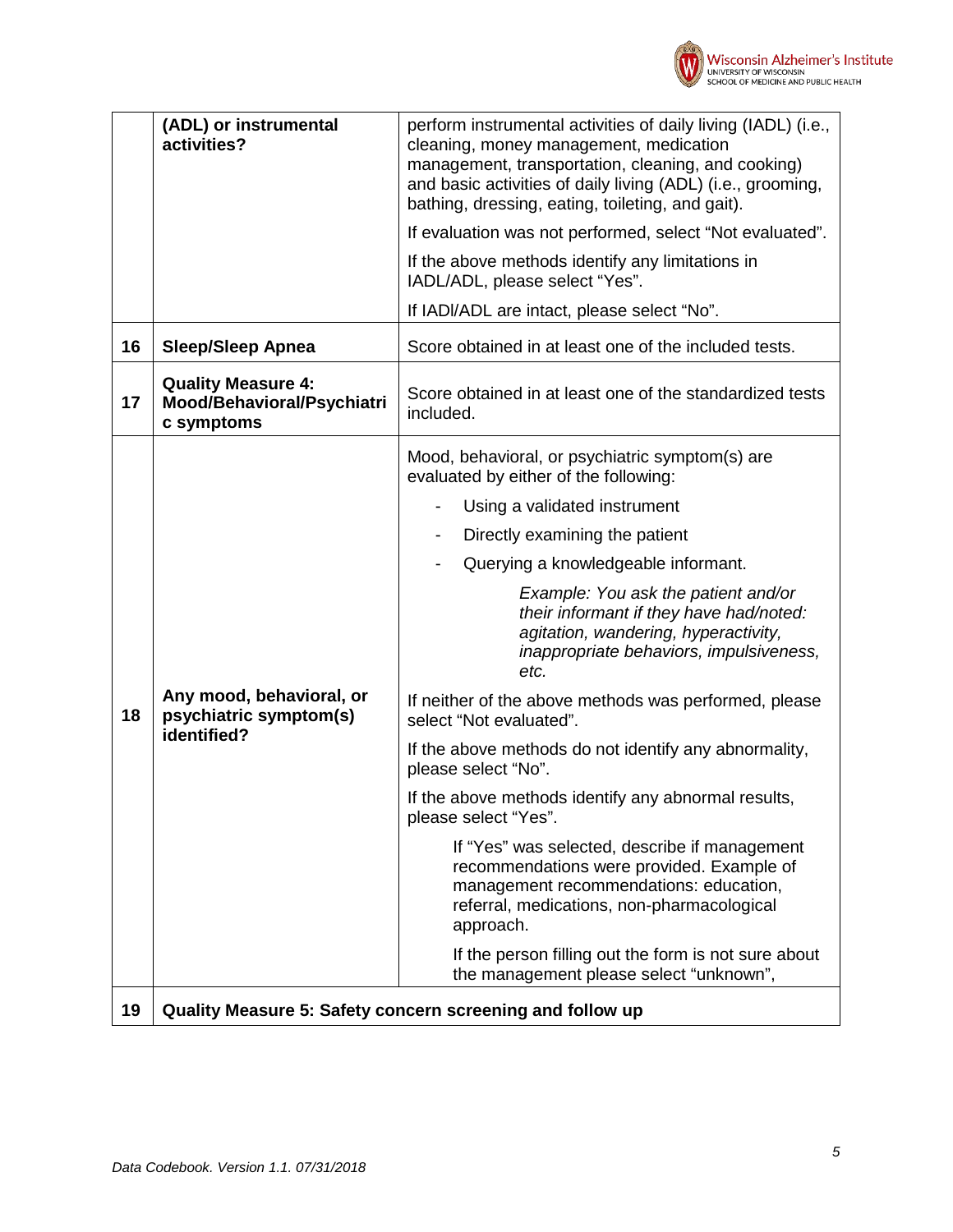

|  | Was the patient screened for | Screening is defined as using a validated instrument or<br>directly examining the patient or knowledgeable<br>informant to determine the presence or absence of<br>symptoms.                               |
|--|------------------------------|------------------------------------------------------------------------------------------------------------------------------------------------------------------------------------------------------------|
|  |                              | Example: You ask the patient and/or their<br>informant if they have had/noted: agitation,<br>wandering, accidents while cooking, trip hazards<br>at home, access to chemicals and other<br>materials, etc. |
|  |                              | If the person filling out the form does not know if the<br>patient was screened $\rightarrow$ leave blank                                                                                                  |
|  |                              | Patient doesn't do/participate in such activity:                                                                                                                                                           |
|  | Screening doesn't apply      | Examples:<br>- Medication misuse: Patient does not take any<br>medications and has no access to medications.                                                                                               |
|  |                              | Driving safety: patient doesn't know how to<br>drive/doesn't have a car                                                                                                                                    |
|  | <b>Issues Identified</b>     | Select the results of the screening for each element.                                                                                                                                                      |
|  |                              | If any risk/issues is identified, select "Yes".                                                                                                                                                            |
|  |                              | Examples:<br>- Medication misuse: Patient forgets that he took<br>his medication in the morning, so he takes a<br>second dose later in the day.                                                            |
|  |                              | If the person filling out the form is not sure about the<br>results, leave blank                                                                                                                           |
|  | <b>Education Provided</b>    | Select if the patient and/or the caregiver received any<br>educational material or instruction about the specific<br>topic.                                                                                |
|  |                              | Examples:<br>- Medication misuse: Patient and caregiver<br>participated in an exercise filling out pillbox for<br>the week.                                                                                |
|  | <b>Referral Provided</b>     | Select if the patient was referred to another institution<br>or professional to manage this specific topic.                                                                                                |
|  |                              | Examples:<br>- Medication misuse: Patient was referred to a<br>home care agency to provide assistance taking<br>medications.                                                                               |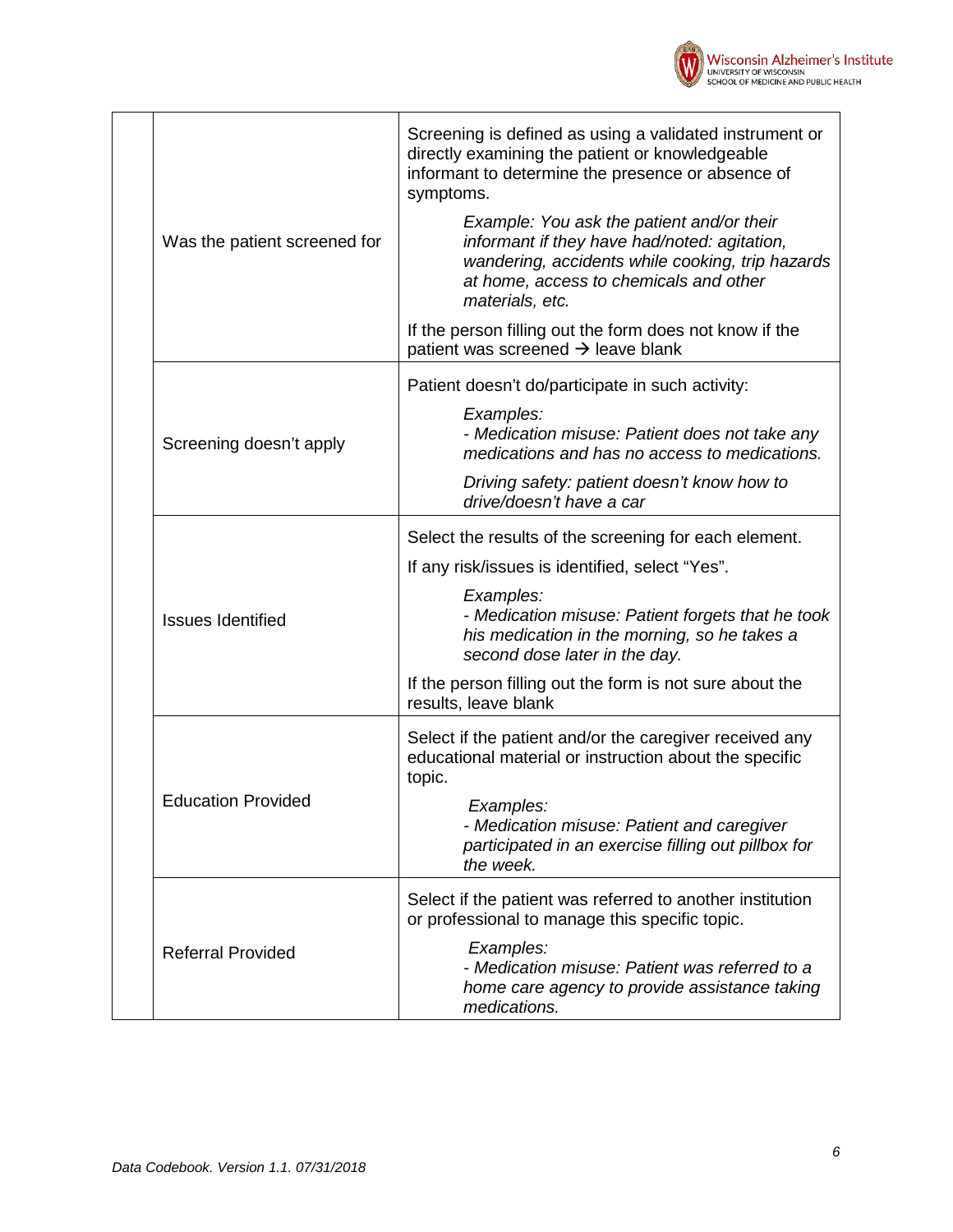

|    | <b>Treatment Provided</b>                   | Select if the patient received treatment (Pharmacologic<br>or non-pharmacologic).<br>Examples:<br>- Physical aggressiveness: Patient & caregivers<br>were provided with behavioral therapy<br>instructions to decrease anxiety and<br>aggressiveness. |  |
|----|---------------------------------------------|-------------------------------------------------------------------------------------------------------------------------------------------------------------------------------------------------------------------------------------------------------|--|
|    | Management not required /<br>Not applicable | Select if no additional management is required.<br>Examples:<br>- Medication misuse: Patient was referred<br>previously to a home care agency, and services<br>will start next week. No additional instructions<br>required at this time.             |  |
|    | Q6: Driving safety                          | Screening is defined as using a validated instrument<br>(e.g. DMV referral) or directly examining the patient<br>(e.g. Occupational testing) or knowledgeable informant<br>to determine the presence or absence of symptoms.                          |  |
|    |                                             | Example: You ask the patient and/or their<br>informant if they have had/noted: accidents<br>while driving, confusion, forgetting where they<br>were going, getting lost in the car.                                                                   |  |
| 20 |                                             | If neither of the above methods was performed, please<br>leave the checkbox blank.                                                                                                                                                                    |  |
|    |                                             | N/A: If the patient does not know how to drive, or does<br>not have access to a car, select "N/A"                                                                                                                                                     |  |
|    |                                             | If the above methods do not identify any abnormality,<br>please select "No".                                                                                                                                                                          |  |
|    |                                             | If the above methods identify any abnormal results,<br>please select "Yes".                                                                                                                                                                           |  |
|    | Q7: Advanced care plan                      | Select checkbox "Yes" if the patient and/or informant<br>were asked about steps of advanced care planning<br>(e.g. Power of attorney, living will, desires about end-of-<br>life decisions)                                                           |  |
| 21 |                                             | If there is no advanced care plan in place, select Yes in<br>"Issues Identified".                                                                                                                                                                     |  |
|    |                                             | If there is a plan in place, but no documentation is on<br>file, select "Yes" in "Issues identified".                                                                                                                                                 |  |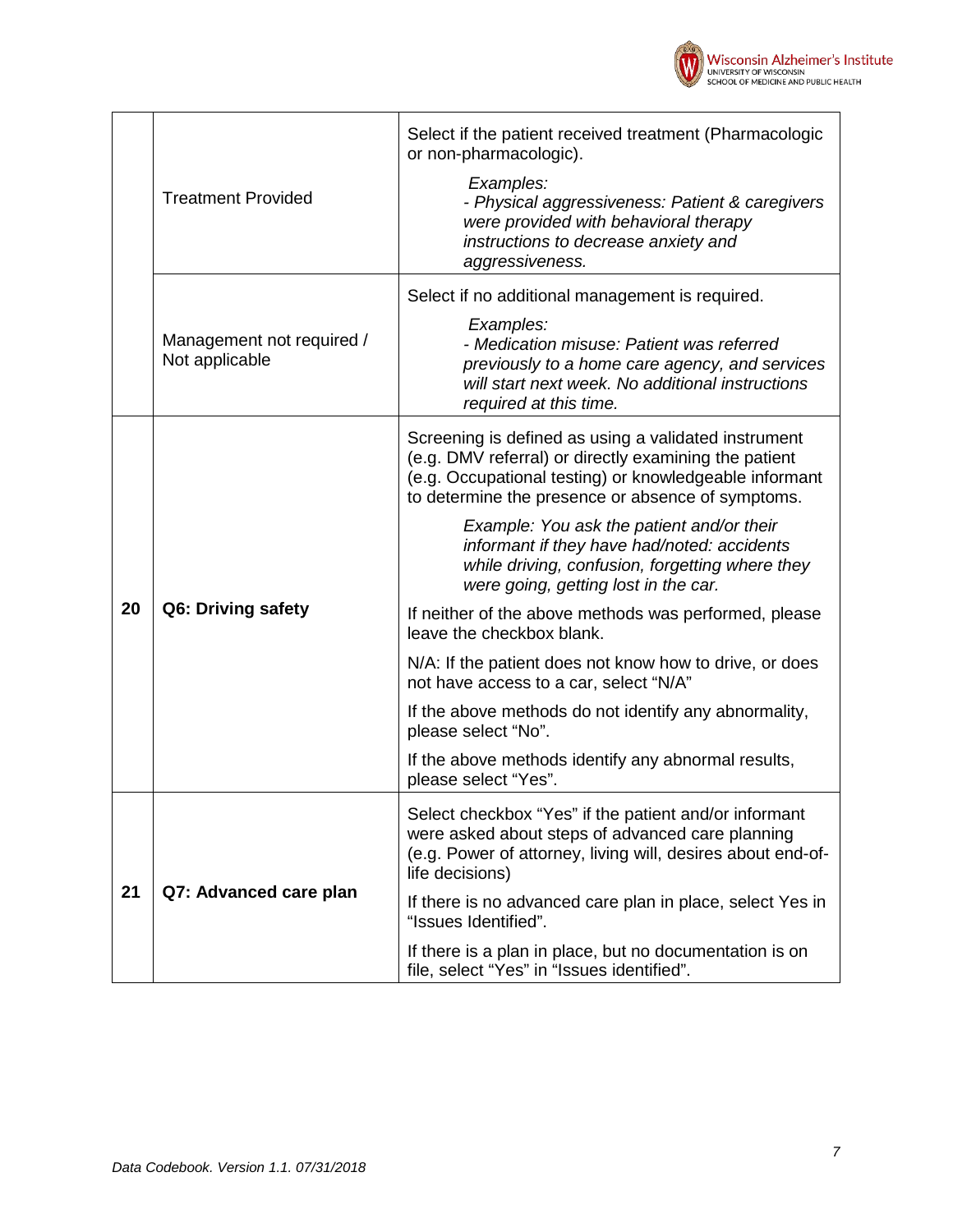

|    |                                                                                 | Screening is defined as use of a validated screening<br>tools approved for use, or evaluation of verbal and non-<br>verbal expressions of pain behaviors (i.e.,<br>changes in breathing quality, negative types of                                                                                                                                               |  |
|----|---------------------------------------------------------------------------------|------------------------------------------------------------------------------------------------------------------------------------------------------------------------------------------------------------------------------------------------------------------------------------------------------------------------------------------------------------------|--|
| 22 | <b>Quality Measure 8: Was the</b><br>patient screen for pain<br>symptoms?       | verbalization separate from breathing, facial<br>expression, body language), or evaluation of<br>medication usage.                                                                                                                                                                                                                                               |  |
|    |                                                                                 | Management options might include: analgesic,                                                                                                                                                                                                                                                                                                                     |  |
|    |                                                                                 | NSAID, long acting agents, liniments, massage,<br>lidocaine patches, physical therapy or orthopedic<br>evaluation.                                                                                                                                                                                                                                               |  |
| 23 | <b>Suspected Diagnoses</b>                                                      | The provider's best current opinion about the degree of<br>cognitive impairment.                                                                                                                                                                                                                                                                                 |  |
| 24 | <b>Suspected Etiology/Cause</b><br>associated with diagnosis<br>above (Primary) | The provider's best current opinion about the etiology,<br>which may include an unknown etiology. If several<br>factors are present, mark one (1) next to the primary<br>factor, and two (2) next to contributing factors.                                                                                                                                       |  |
|    |                                                                                 | Patients and caregivers were informed of the diagnosis<br>and what disease is responsible.                                                                                                                                                                                                                                                                       |  |
|    |                                                                                 | If they were informed about the possible diagnosis and<br>the need to rule out other conditions $\rightarrow$ Please check<br>the box "Same dx as selected"                                                                                                                                                                                                      |  |
| 25 | <b>Quality Measure 1 NEW</b><br>diagnoses given to<br>patient/family            | Example: Patient with history of several strokes<br>presents with mild cognitive disorder (MCI) that<br>resembles Alzheimer's Disease. You inform the<br>patient/caregiver that he has MCI, that it could<br>be due to AD or Vascular Disease, and that<br>more testing is required. ** In this scenario the<br>form should look like this:                      |  |
|    |                                                                                 | 25. Quality Measure 1: NEW diagnoses given to patient/family:<br>Same dx as selected under suspected diagnoses and etiology<br>$\Box$ No new dx given $\rightarrow$ $\Box$ More testing required (e.g. MRI, neuropsych)<br>$\Box$ Patient/caregiver already knew the diagnosis<br>$\Box$ Patient/caregiver declines information<br>$\Box$ Other diagnosis given: |  |
|    |                                                                                 | For more examples see page XX                                                                                                                                                                                                                                                                                                                                    |  |
| 26 | <b>Quality Measure 9</b><br>Pharmacological<br>intervention(s)                  | Select current medications in this patient, and possible<br>modifications that are being implemented or suggested<br>to other providers. If there is no definitive diagnosis at<br>this time select "N/A"                                                                                                                                                        |  |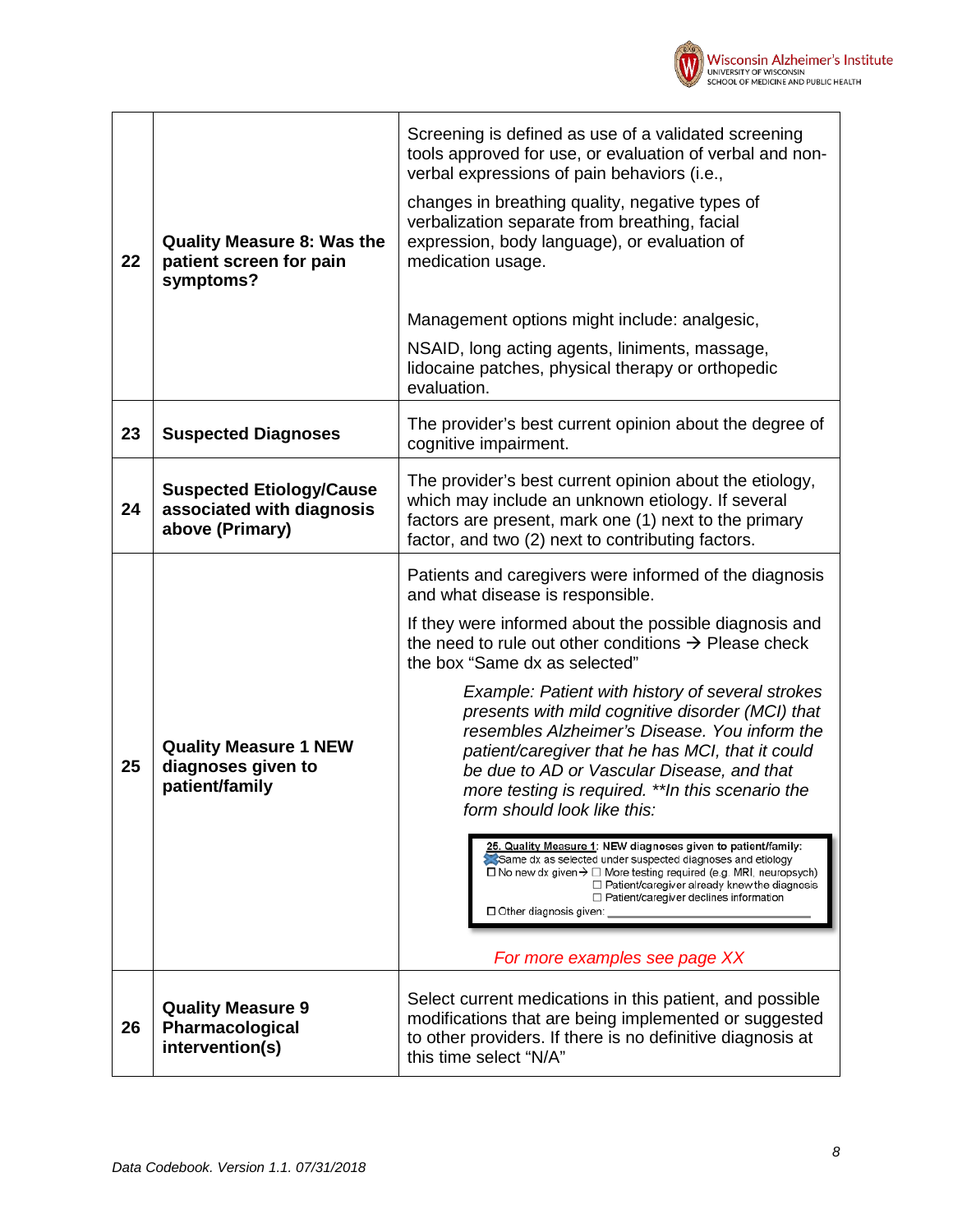

|    |                                                                                 | Referral is defined as the process of coordinating an<br>appointment or service by either of the following<br>methods:                                                                                                                                                                                                                         |  |  |
|----|---------------------------------------------------------------------------------|------------------------------------------------------------------------------------------------------------------------------------------------------------------------------------------------------------------------------------------------------------------------------------------------------------------------------------------------|--|--|
| 27 |                                                                                 | Introducing an order in the EHR                                                                                                                                                                                                                                                                                                                |  |  |
|    | Referral(s) made to                                                             | Contacting the organizations with patient's<br>$\overline{\phantom{0}}$<br>caregiver information for future evaluation                                                                                                                                                                                                                         |  |  |
|    |                                                                                 | Scheduling appointment                                                                                                                                                                                                                                                                                                                         |  |  |
|    |                                                                                 | **If the patient/caregiver were given information to do a<br>phone call or stablish contact by themselves then it is<br>not a referral, in this case it would be provide<br>educational material. See below.**                                                                                                                                 |  |  |
|    |                                                                                 | Select if patient/caregiver were provided with<br>information on those topics.                                                                                                                                                                                                                                                                 |  |  |
| 28 | <b>Educational material</b><br>provided                                         | If patient receives information about local resources,<br>without a direct contact, (e.g. information about<br>Alzheimer's Association or Alzheimer's & Dementia<br>Alliance of Wisconsin) please select social/community<br>resources.                                                                                                        |  |  |
| 29 | <b>Quality Measure 2</b><br>Caregiver(s) were offered<br>(Check all that apply) | Caregiver(s) were provided with education on dementia<br>disease management and health behavior changes<br>(including that as caregiver they are at increased risk of<br>illness) and/or were referred to additional resources<br>tailored to assist the caregiver (Includes national<br>organizations, local resources, senior centers, etc). |  |  |
| 30 | <b>Caregiver Burden - Short</b><br>Zarit 4-item (0-16)                          | Score obtained in Zarit test.                                                                                                                                                                                                                                                                                                                  |  |  |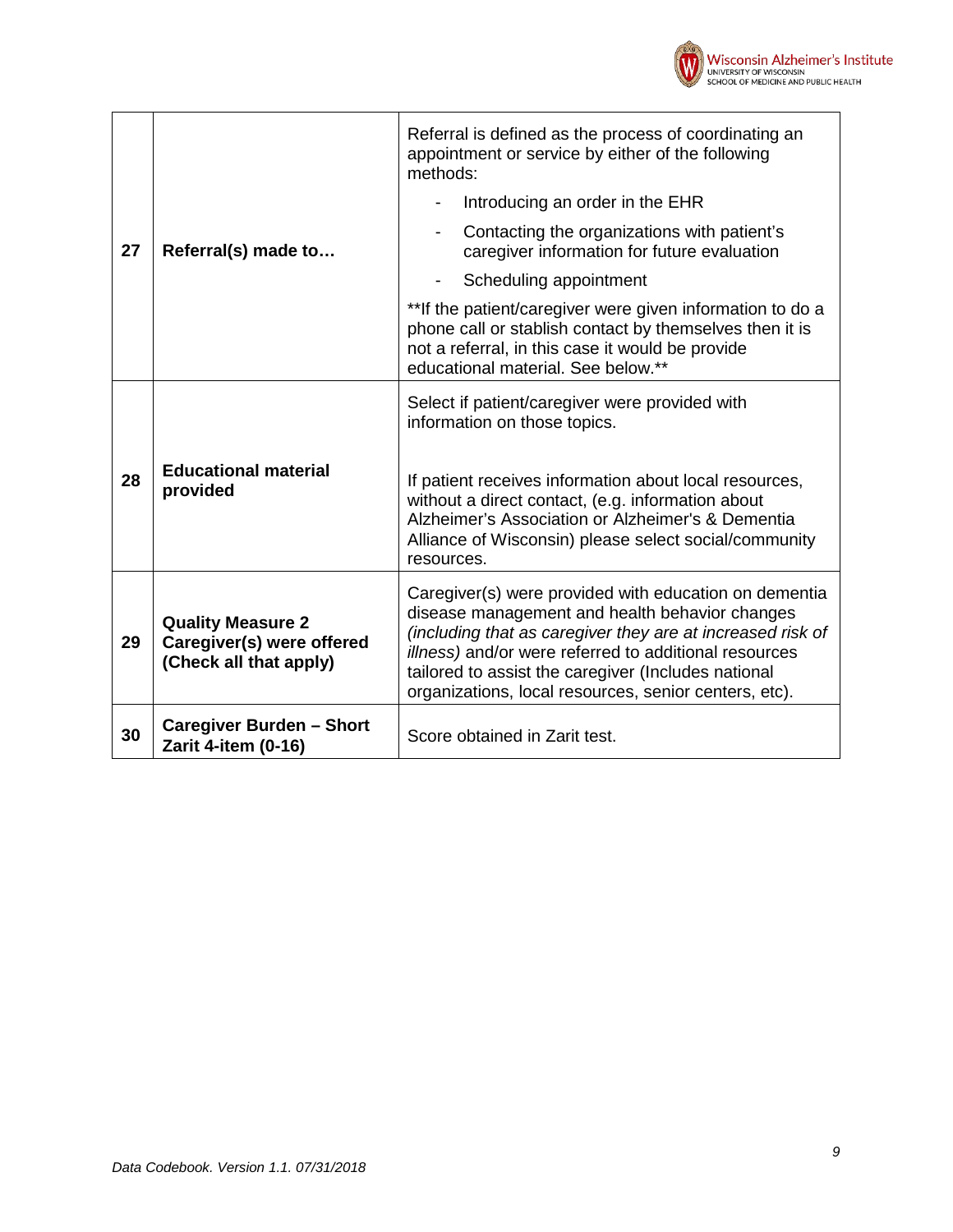

#### <span id="page-9-0"></span>**Question 1. Clinic Name**

1. Clinic name:

**Definition:** Complete clinic name.

**Notes:** If part of healthcare system, include location.

# <span id="page-9-1"></span>**Question 2. Year of visit**

| 2. Year of visit: |  |
|-------------------|--|
|                   |  |

**Definition:** Year the patient was seen in the clinic for the first time**.**

|                             | <b>Notes:</b> Use four digits (e.g. 2018) |  |  |
|-----------------------------|-------------------------------------------|--|--|
| lugetian 2   anath af vieit |                                           |  |  |

# <span id="page-9-2"></span>**Question 3. Length of visit**

3. Length of visit (mins):

**Definition:** Approximate length of time that was required to evaluate patient and generate a diagnosis/plan of action.

**Unit**: Minutes

**Notes:** If more than one visit was required, sum the time used across all the visits.

**Example:** *Patient and caregivers presented on Day 1 for evaluation by the team, the visit took approximately 3 hours. On Day 2, the patient and caregiver received the diagnosis and treatment plan, this visit lasted approximately 45 minutes.* 

<span id="page-9-3"></span>*Total Length of visit: 225 mins (3 hours = 180 minutes + 45 minutes)* **Question 4. Referral Source**

| 4. Referral source:               |                              |
|-----------------------------------|------------------------------|
| <sup>1</sup> □ Self/family member | $\Box$ Primary care provider |
| I □ ADRC/DCS_                     | □ Alz. Assoc./ADAW           |
| l □ WAI Milwaukee                 | $\Box$ Other:                |

**Definition:** Person or organization that informed the patient about the memory clinic. An official referral is not necessary.

**Values:** Check all that apply.

- **Self/family member:** If patient or family learned about the clinic through word of mouth, or other advertisement.
- **ADRC/DCS**: If patient or family received the information about the clinic from an aging and disability resource center (ADRC), or dementia care specialist (DCS)
- **WAI Milwaukee:** if patient or family received the information about the clinic from any member of the WAI Milwaukee team.
- **Primary care provider:** If patient was referred by a primary care provider *OR* if a physician/nurse/NP told patient or family that they should be seen by a memory specialist.
- **Alzheimer's Association or Alzheimer's & Dementia Alliance of Wisconsin:** If patient or family received the information about the clinic from any of these organizations.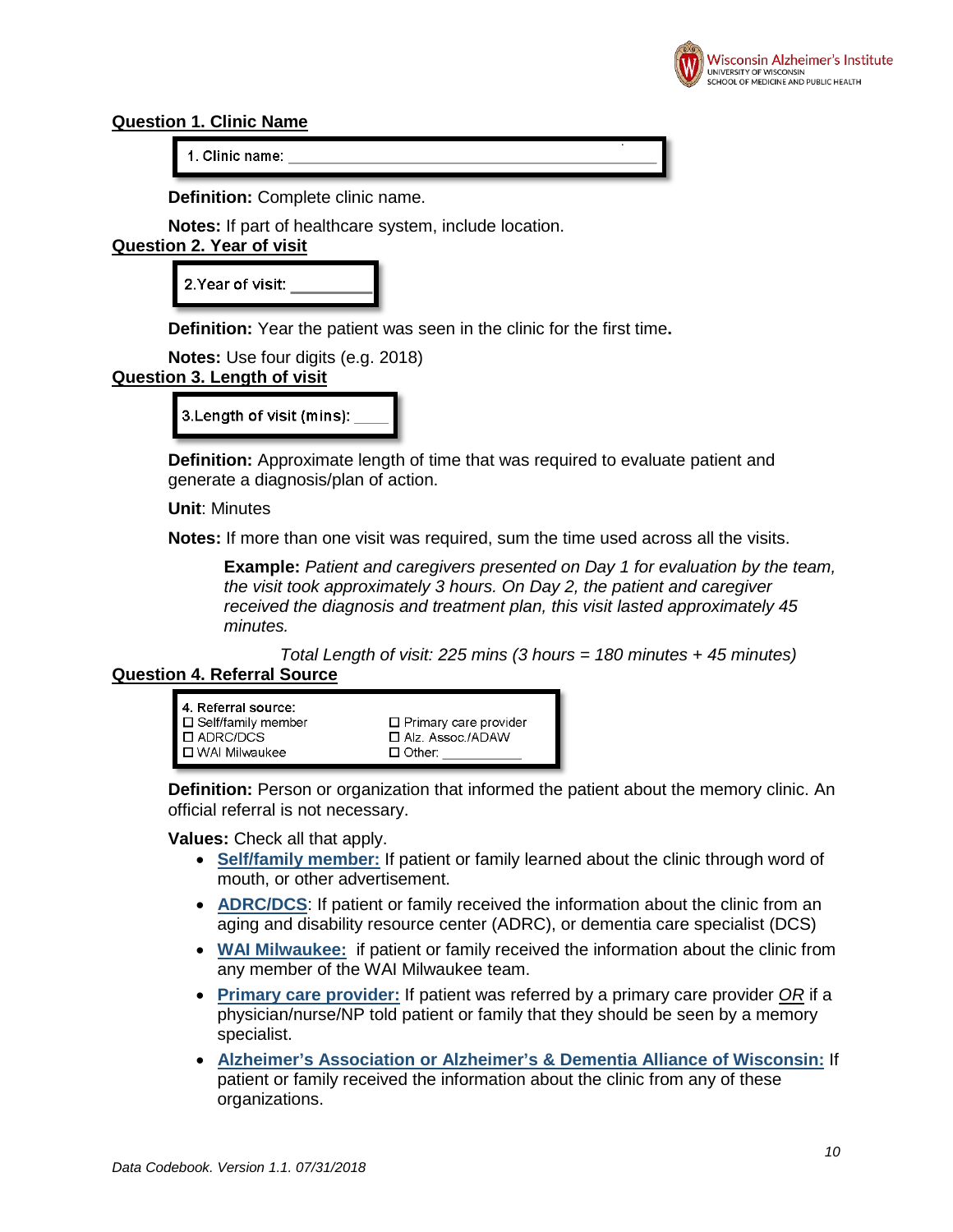

# <span id="page-10-0"></span>**Question 5. Reason for referral**

| 5. Reason for referral:                |                                   |
|----------------------------------------|-----------------------------------|
| $\Box$ Memory/cognitive changes        | $\Box$ Behavioral concerns        |
| $\blacksquare$ $\square$ Diagnosis     | $\square$ 2nd opinion             |
| $\Box$ Treatment recommendations       | $\Box$ Family history of dementia |
| $\Box$ Safety concerns (i.e., driving) | $\Box$ Other:                     |
|                                        |                                   |

**Definition:** Chief concern or main complain referred by the patient and/or the caregiver. Please select as many as appropriate.

**Values:** Check all that apply.

- **Memory/cognitive changes:** If patient complains of memory issues, forgetfulness, getting confused while performing tasks, poor motor coordination, among others.
- **Behavioral concerns:** If patient or caregiver complain of mood changes, irritability, aggressiveness, agitation, wondering, etc.
- **Diagnosis:** If patient presents to obtain a diagnosis for the cause of his symptoms.
- **2nd opinion:** If patient received a diagnosis at another place and presents to receive a comprehensive evaluation to confirm the diagnosis.
- **Treatment recommendations:** If patient is presenting for treatment/management of their symptoms. It also may be selected if the diagnosis was performed by another provider, and patient is presenting to start treatment.
- **Family history of dementia:** If patient has a direct relative a history of dementia or cognitive disorder.
- **Safety concerns (i.e., driving):** If patient or caregiver complain of situations were safety have been affected (e.g. accidents, accidental burns, house fire).
- **Other**

#### <span id="page-10-1"></span>**Question 6. Gender**

6. Gender: O Female O Male  $\square$  Other

**Definition:** Preferred gender according to patient.

**Values:** Female, Male, and Other.

#### <span id="page-10-2"></span>**Question 7. Primary race/ethnicity**

| 7. Primary race/ethnicity: |                                         |
|----------------------------|-----------------------------------------|
| ■ □ White                  | $\Box$ Black / African American         |
| □ Hispanic/Latino          | $\Box$ American Indian or Alaska Native |
| $\Box$ Asian (e.g. Hmong)  | $\Box$ Other:                           |

**Definition:** An individual's response to the race question is based upon selfidentification.

**Values:** Check all that apply.

• **White:** A person having origins in any of the original peoples of Europe, the Middle East, or North Africa.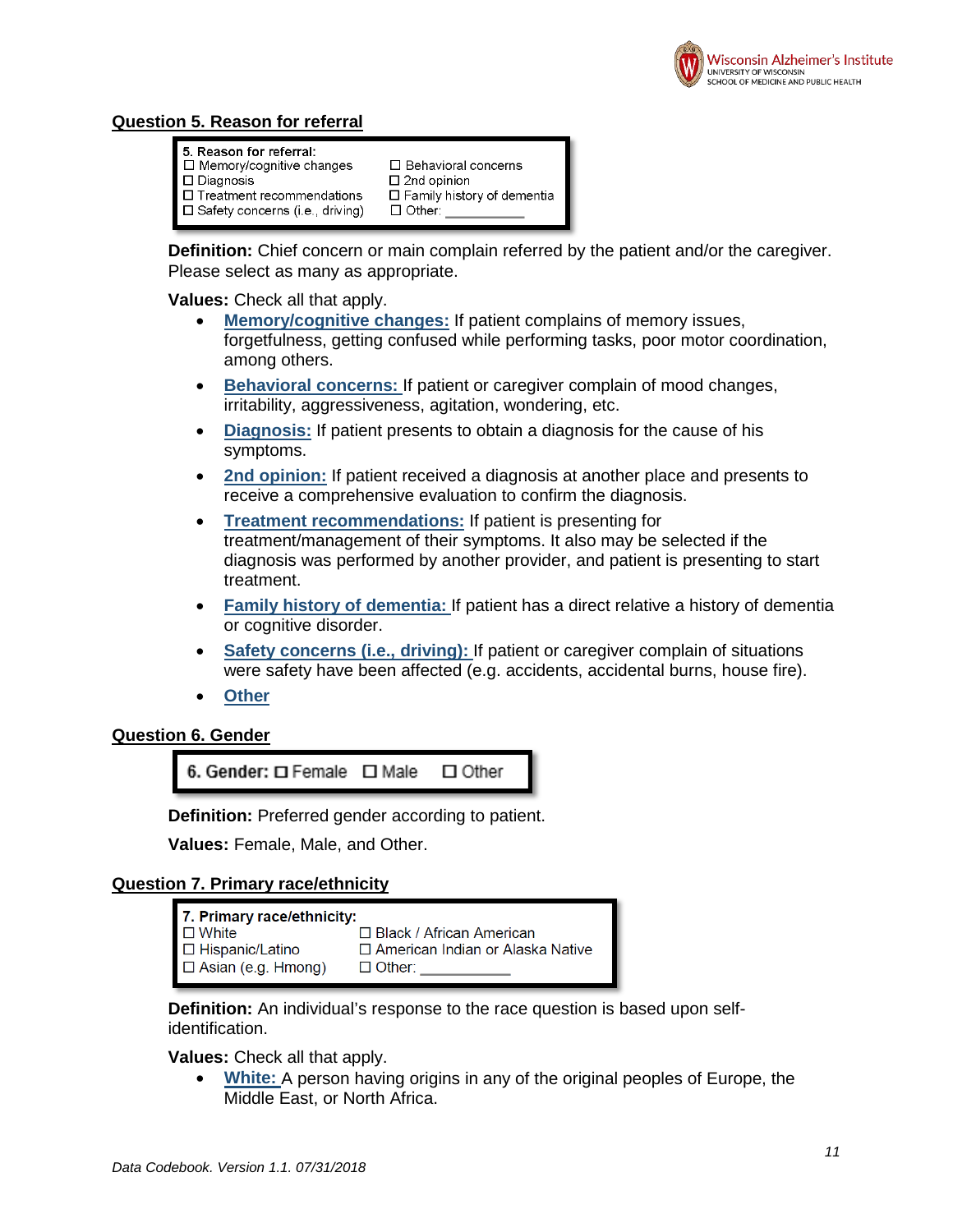

- **Black / African American:** A person having origins in any of the Black racial groups of Africa.
- **Hispanic/Latino:** refers to a person of Cuban, Mexican, Puerto Rican, South or Central American, or other Spanish culture or origin regardless of race.
- **American Indian or Alaska Native:** A person having origins in any of the original peoples of North and South America (including Central America) and who maintains tribal affiliation or community attachment.
- **Asian (e.g. Hmong):** A person having origins in any of the original peoples of the Far East, Southeast Asia, or the Indian subcontinent including, for example, Cambodia, China, India, Japan, Korea, Malaysia, Pakistan, the Philippine Islands, Thailand, and Vietnam.
- **Other:** People from other race groups (e.g. Native Hawaiian or Other Pacific Islander).

**Notes:** Race is a social definition. People may choose to report more than one race to indicate their racial mixture, such as "American Indian" and "White." People who identify their origin as Hispanic, Latino, or Spanish may be of any race.

#### <span id="page-11-0"></span>**Question 8. Primary language**

8. If primary language is other than English, check here  $\Box$ 

**Definition:** Check the box if the primary language is: Spanish, Hmong, German, Italian, Polish, French or other language different than English.

#### <span id="page-11-1"></span>**Question 9. Residence**

| 9. Residence:                 |                                   |  |
|-------------------------------|-----------------------------------|--|
| $\Box$ Lives alone            | $\Box$ Assisted living            |  |
| $\Box$ Lives with other adult | $\Box$ Nursing home $\Box$ Other: |  |

**Definition:** Primary place of **current** residence.

- **Lives alone:** If patient lives alone. It also includes those that live alone at home and have some service to facilitate activities of daily living (e.g. home care or meals on wheels).
- **Assisted living:** If patient lives in facilities for elderly or disabled people that provides nursing care, housekeeping, and prepared meals as needed.
- **Lives with other adult:** If patient lives with any individual older than 18 years of age (*e.g. Patients lives with son's family: Son (54y/o), Son's Wife (53 y/o), Grandson (15 y/o))*
- **Nursing home:** If patient lives in a facility that provides round-the-clock assistance with healthcare and activities of daily living.
- **Other:** If patient lives in other setting (e.g. homeless, shelter, community house), or lives ONLY with underage people (<18 years old)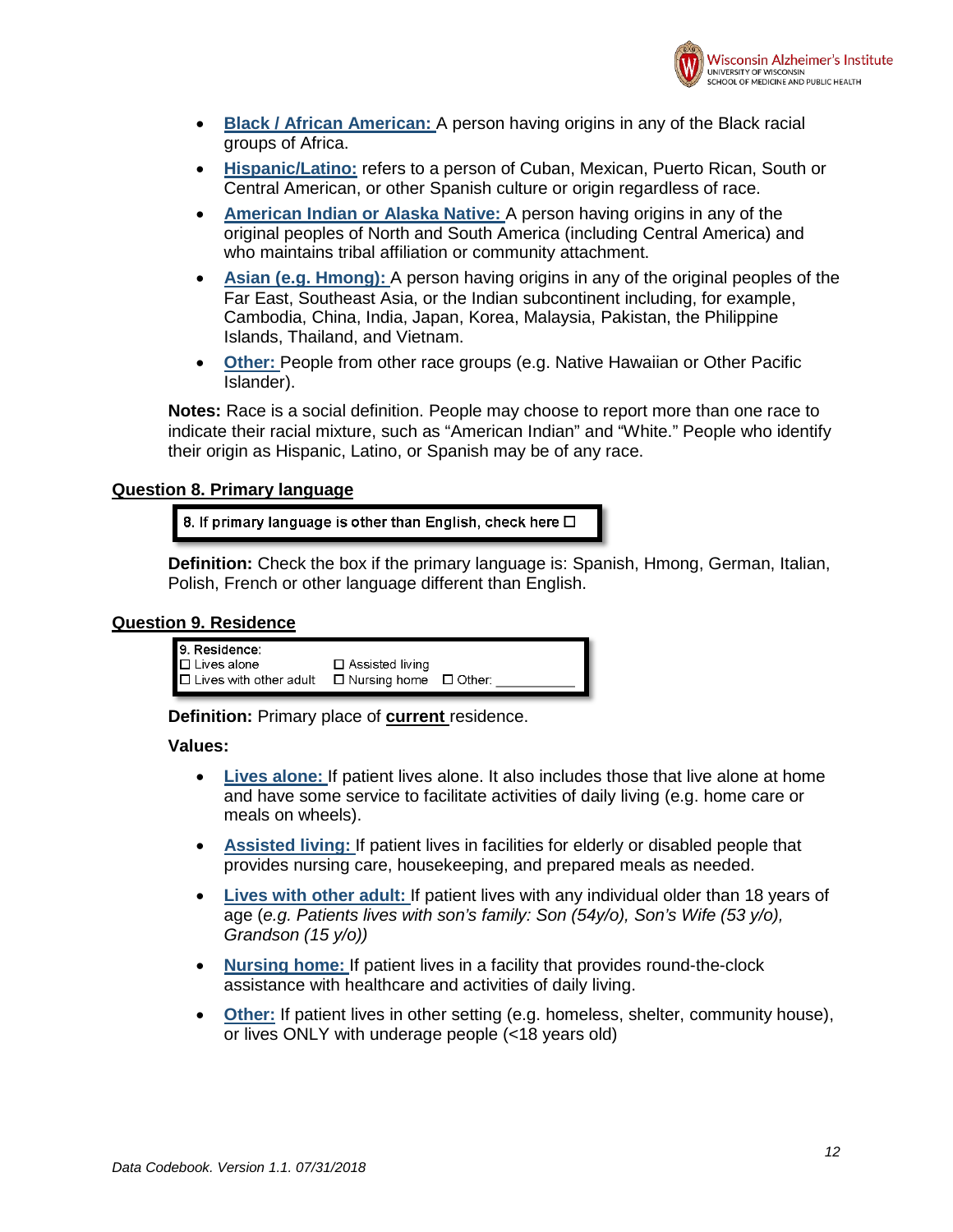

## <span id="page-12-0"></span>**Question 9.6. Distance from clinic**

```
9.6 Distance from clinic (miles): \square ≤25 \square 26-50 \square 51-75 \square ≥ 76
```
**Definition:** Approximate number of miles between the memory clinic and the place of residence.

**Notes:** 

- Fill out to the best of your knowledge, no need to be exact.
- If patient does not have an established residency (e.g. people in situation of homelessness, in the process to moving or transfer to a higher level of care) please select the approximate number of miles traveled to get to the visit.

#### <span id="page-12-1"></span>**Question 10. Number of family members/companions seen in clinic**

10. Number of family members/ companions seen in clinic:

**Definition:** Number of family members seen during the clinic.

**Notes:** If more than one visit is required, please include the highest number of family members seen.

#### <span id="page-12-2"></span>**Question 11. Patient's age**

11. Patient's Age: □ ≥90 years □ If under 90, write age:

**Definition:** Patient's age at the time of the visit.

## **Values:**

- **>90 year old:** Check the box if the patient is 90 years old or older.
- **If under 90, write age:** Check the box if the patient is less than 90 years old, and write the current age.

#### <span id="page-12-3"></span>**Question 12. Years of education**

12. Years of education (High school graduate is 12 years):

**Definition:** Number of years of education **completed** by the patient.

**Notes:** If the number of years is lower than eight, or higher than 26, please confirm with patient.

#### <span id="page-12-4"></span>**Question 13. Duration of cognitive symptoms**

13. Duration of cognitive symptoms (in years): \_\_

**Definition:** Number of years of symptoms according to the patient or their caregiver.

**Notes:** In case of discrepancy in accounts between patient and caregiver, use an average time.

*Example: If patient refers symptoms for a year, but caregiver that they noticed symptoms for 3 years. Write 2 years.*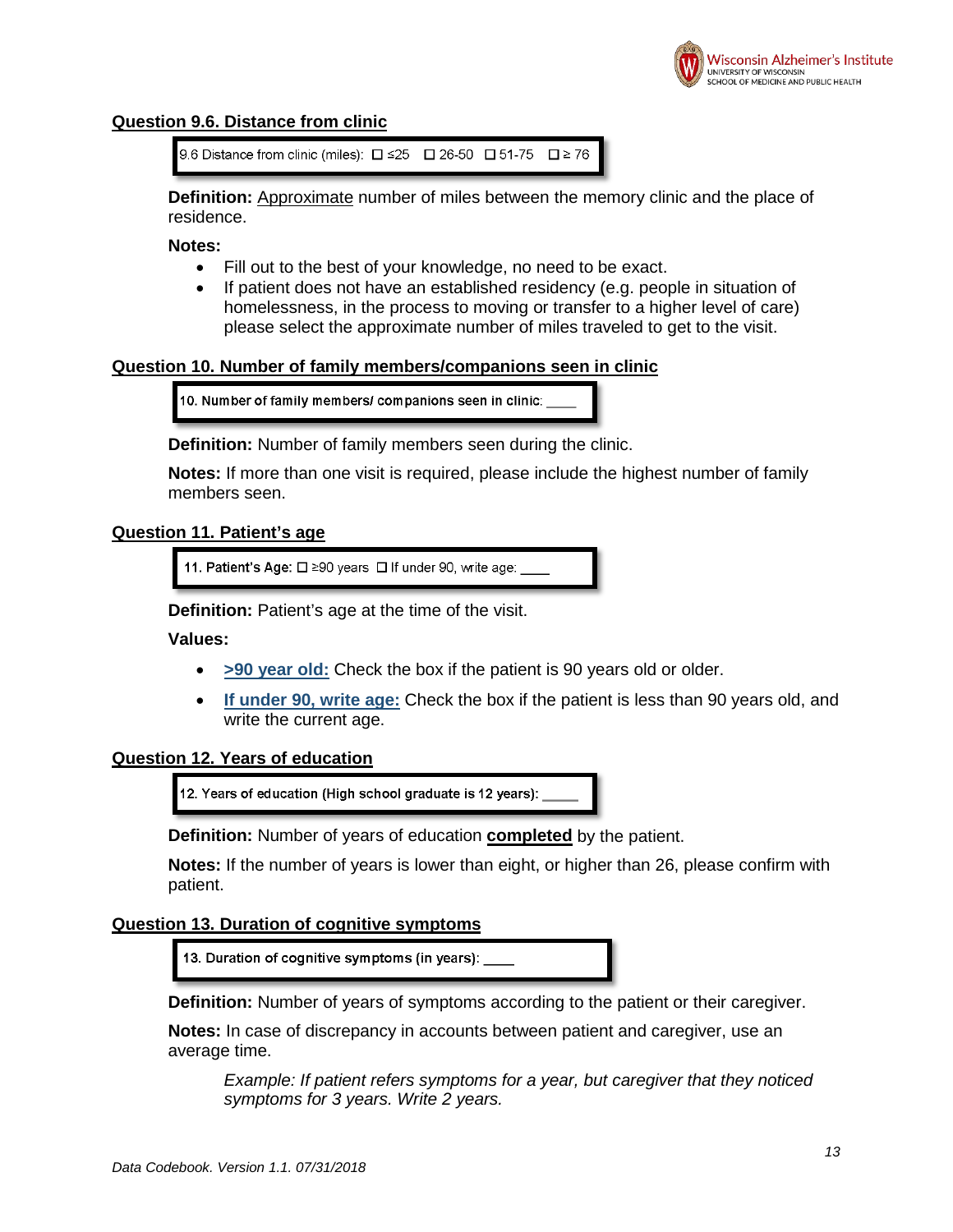

# <span id="page-13-0"></span>**Question 14. Cognitive Testing**

| 14. Cognitive Testing: |                              |
|------------------------|------------------------------|
| MMSE Score (0-30)      | Trails A (time in seconds)   |
| MoCA Score (0-30)      | Trails B (time in seconds)   |
| SLUMS Score (0-30)     | Animal Fluency (# in 60 sec) |
| ACE Mini Score (0-30)  | Mini-Cog                     |
|                        |                              |

**Definition:** Score obtained in at least one of the included tests.

**Values:** For guidance on how to perform and/or score the tests, please refer to WAI Clinic Guidelines.

**Notes:** If test was not performed, then leave the space blank.

## <span id="page-13-1"></span>**Question 15. Quality Measure 3: Did you identify any impairment to perform basic activities (ADL) or instrumental activities?**

15. Quality Measure 3: Did you identify any impairment to perform basic activities (ADL) or instrumental activities?  $\Box$  Yes  $\Box$  No  $\Box$  Not evaluated

**Definition:** Functional status is assessed by use of a validated tool, direct assessment of the patient, or by querying a knowledgeable informant, with the purpose of evaluate the patient's ability to perform:

- Instrumental activities of daily living (IADL) (i.e., cleaning, money management, medication management, transportation, cleaning, and cooking) *AND*
- Basic activities of daily living (ADL) (i.e., grooming, bathing, dressing, eating, toileting, gait, and transferring).

#### **Values:**

- **Yes:** If any limitations on IADl/ADL were identified.
- **No**: If IADl/ADL are intact
- **Not evaluated:** If assessment was not performed

**Notes:** If the person completing the form is unsure about the results of the evaluation, then leave the question blank.

#### <span id="page-13-2"></span>**Question 15.2 ADL Scores**

| Lawton IADL Score (0-8)    | Katz ADL Score (0-6)            |
|----------------------------|---------------------------------|
| Barthel ADL Index (0-100)_ | Functional Activities Qs (0-30) |

**Definition:** Score obtained when functional status is assessed by use of a validated tool.

**Values:** For guidance on how to perform and/or score the tests, please refer to WAI Clinic Guidelines.

**Notes:** Not all the tests are required. If test was not performed, then leave the space blank.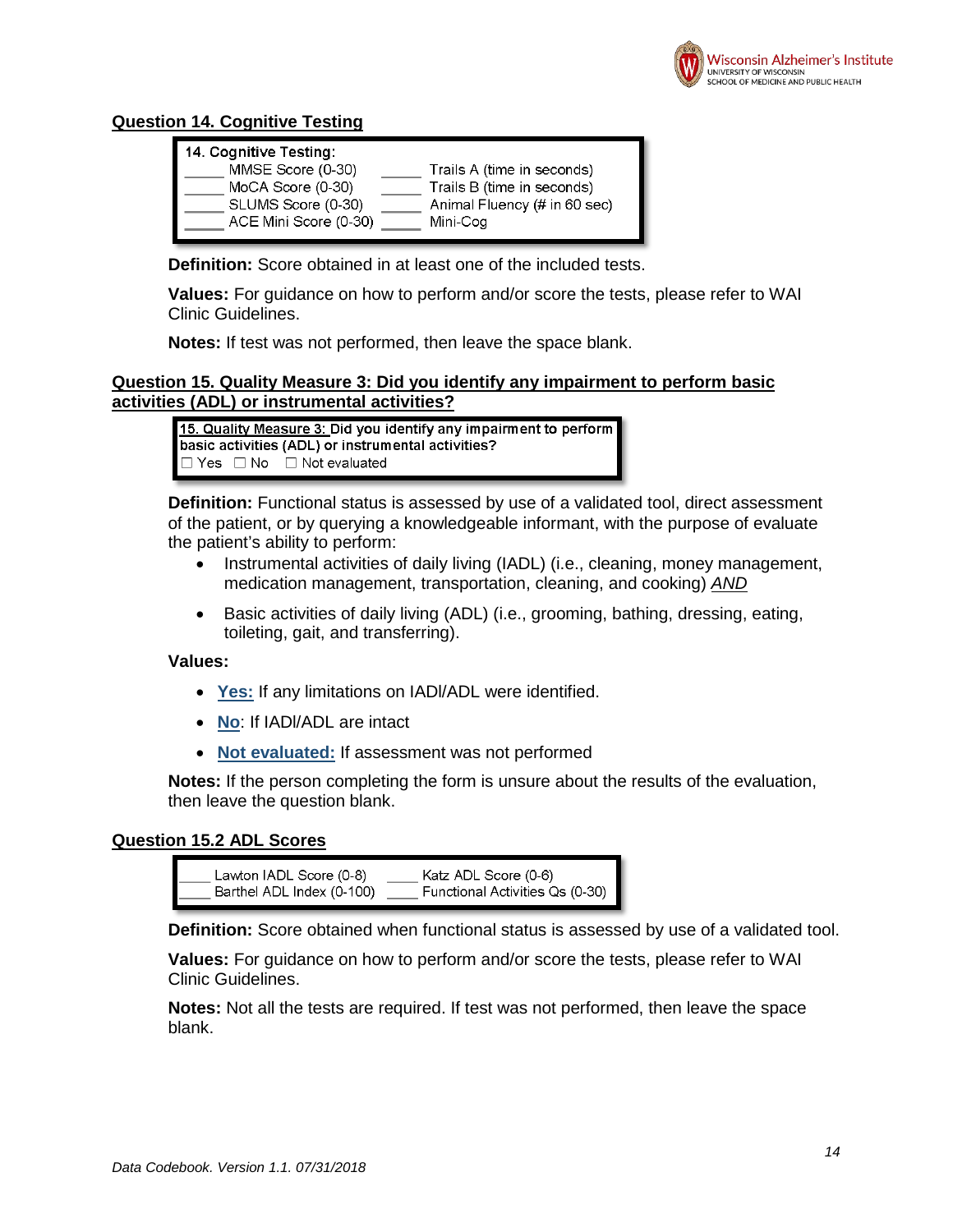

# <span id="page-14-0"></span>**Question 16. Sleep/Sleep Apnea**

16. Sleep/Sleep Apnea: STOP BANG (0-8) Epworth Sleepiness Score (0-24)

**Definition:** Score obtained in at least one of the included tests.

**Values:** For guidance on how to perform and/or score the tests, please refer to WAI Clinic Guidelines.

**Notes:** Not all the tests are required. If test was not performed, then leave the space blank.

# <span id="page-14-1"></span>**Question 17. Quality Measure 4: Mood/Behavioral/Psychiatric symptoms**

17. Quality Measure 4: Mood/Behavioral/Psychiatric symptoms GDS Score (0-15) NPIQ Score (0-90) PHQ-9

**Definition:** Score obtained in at least one of the included tests.

**Values:** For guidance on how to perform and/or score the tests, please refer to WAI Clinic Guidelines.

**Notes:** Not all the tests are required. If test was not performed, then leave the space blank.

## <span id="page-14-2"></span>**Question 18. Any mood, behavioral or psychiatric symptom(s) identified?**

18. Any mood, behavioral, or psychiatric symptom(s) identified?  $\Box$  Yes  $\Box$  No  $\Box$  Not evaluated

**Definition:** Mood, behavioral, or psychiatric symptom(s) are evaluated by either of the following:

- Using a validated instrument
- Directly examining the patient
- Querying a knowledgeable informant. *Example: You ask the patient and/or their informant if they have had/noted: agitation, wandering, hyperactivity, inappropriate behaviors, impulsiveness, etc.*

#### **Values:**

- **Yes:** If the above methods identify any abnormal results.
- **No**: If the above methods do not identify any abnormality.
- **Not evaluated:** If neither of the methods described above was performed to assess the presence of any mood, behavioral or psychiatric symptoms.

**Notes:** If the person completing the form is unsure about the results of the evaluation, then leave the question blank.

#### <span id="page-14-3"></span>**Question 18.1 If yes, did you provide management recommendations?**

If yes, did you provide management recommendations? <sup>í</sup> ΠΝο ΠUnknown ΠN/A □ Yes

**Definition:** Answer this question ONLY If "Yes" was selected in Question 18. Management recommendations include and are not limited to the following: education, referral, medications, non-pharmacological approach.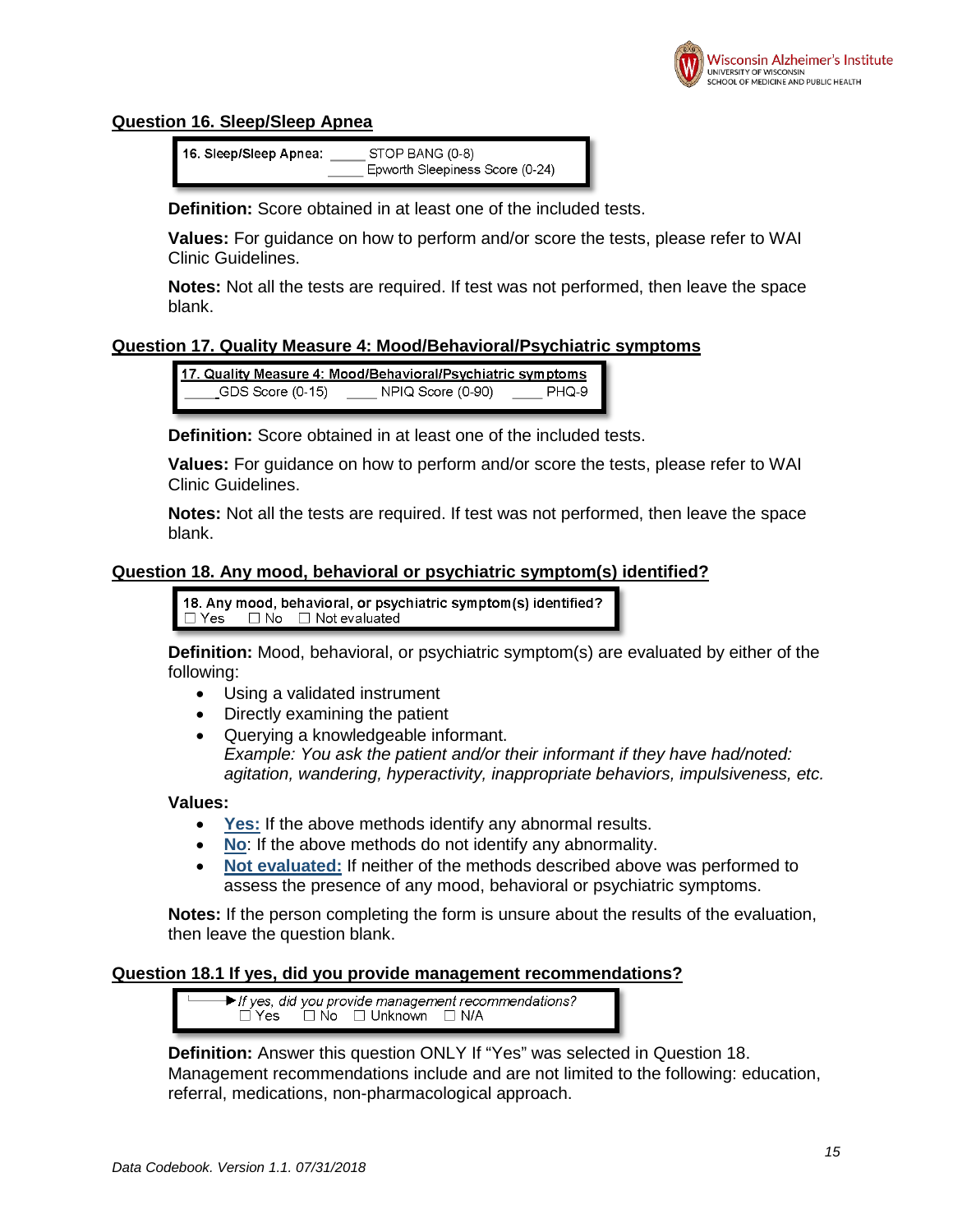

#### **Values:**

- **Yes:** If patient and/or family received information or treatment for mood symptoms, behavioral symptoms or psychiatric symptoms.
- **No**: If no additional recommendations or strategies were provided to patient and/or family.
- **Unknown:** If the person filling out the form is unsure of any recommendations provided.
- **N/A:** If patient is already receiving management or treatment for the symptoms.

#### <span id="page-15-0"></span>**Question 19. Quality Measure 5: Safety concern screening and follow up**

| 19. Quality Measure 5: Safety concern screening and follow up        |     |                                   |    |                                                     |  |                         |
|----------------------------------------------------------------------|-----|-----------------------------------|----|-----------------------------------------------------|--|-------------------------|
| Was the patient screened Yes<br>for:                                 | N/A | <b>Issue</b><br>identified<br>Yes | No | <b>Management Provided</b><br>Educate Refer Rx N/A* |  |                         |
| Medication misuse                                                    |     |                                   |    |                                                     |  |                         |
| Physical aggressiveness                                              |     |                                   |    |                                                     |  |                         |
| Wandering                                                            |     |                                   |    |                                                     |  |                         |
| Financial mismanagement                                              |     |                                   |    |                                                     |  |                         |
| Home safety (e.g. issues<br>cooking, trip hazards)                   |     |                                   |    |                                                     |  |                         |
| Access to chemicals.<br>firearms, or power tools                     |     |                                   |    |                                                     |  |                         |
| 20. Q6: Driving safety                                               |     |                                   |    |                                                     |  |                         |
| 21.Q7 Advance care plan                                              |     |                                   |    |                                                     |  |                         |
| Other:                                                               |     |                                   |    |                                                     |  | <b>ISSUE OF A STRIP</b> |
| *N/A: Not applicable (e.g. Driving -> Pt does not know how to drive) |     |                                   |    |                                                     |  |                         |

#### <span id="page-15-1"></span>**Definition & values**

• **Was the patient screened for** – Check this box if the patient was screened for the risks/situations described in the table.

Screening is defined as using a validated instrument or directly examining the patient or knowledgeable informant to determine the presence or absence of symptoms.

- o *Example: You ask the patient and/or their informant if they have had/noted: agitation, wandering, accidents while cooking, trip hazards at home, access to chemicals and other materials, etc.*
- o If the person filling out the form is unsure of what question were used to screen the patient please leave the box blank.
- <span id="page-15-2"></span>• **N/A** – Check this box if the patient does not do/participate in such activity.
	- o *Examples:* 
		- *Medication misuse:* Patient does not take any medications and has no access to medications.
		- *Driving safety*: patient doesn't know how to drive OR doesn't have a car
- <span id="page-15-3"></span>• **Issues identified** – Check the box that corresponds to the results of the screening.
	- o **Yes:** If during screening the interviewer(s) identified potential risks.
		- *Example*: Medication misuse: Patient forgets that he took his medication in the morning, so he takes a second dose later in the day.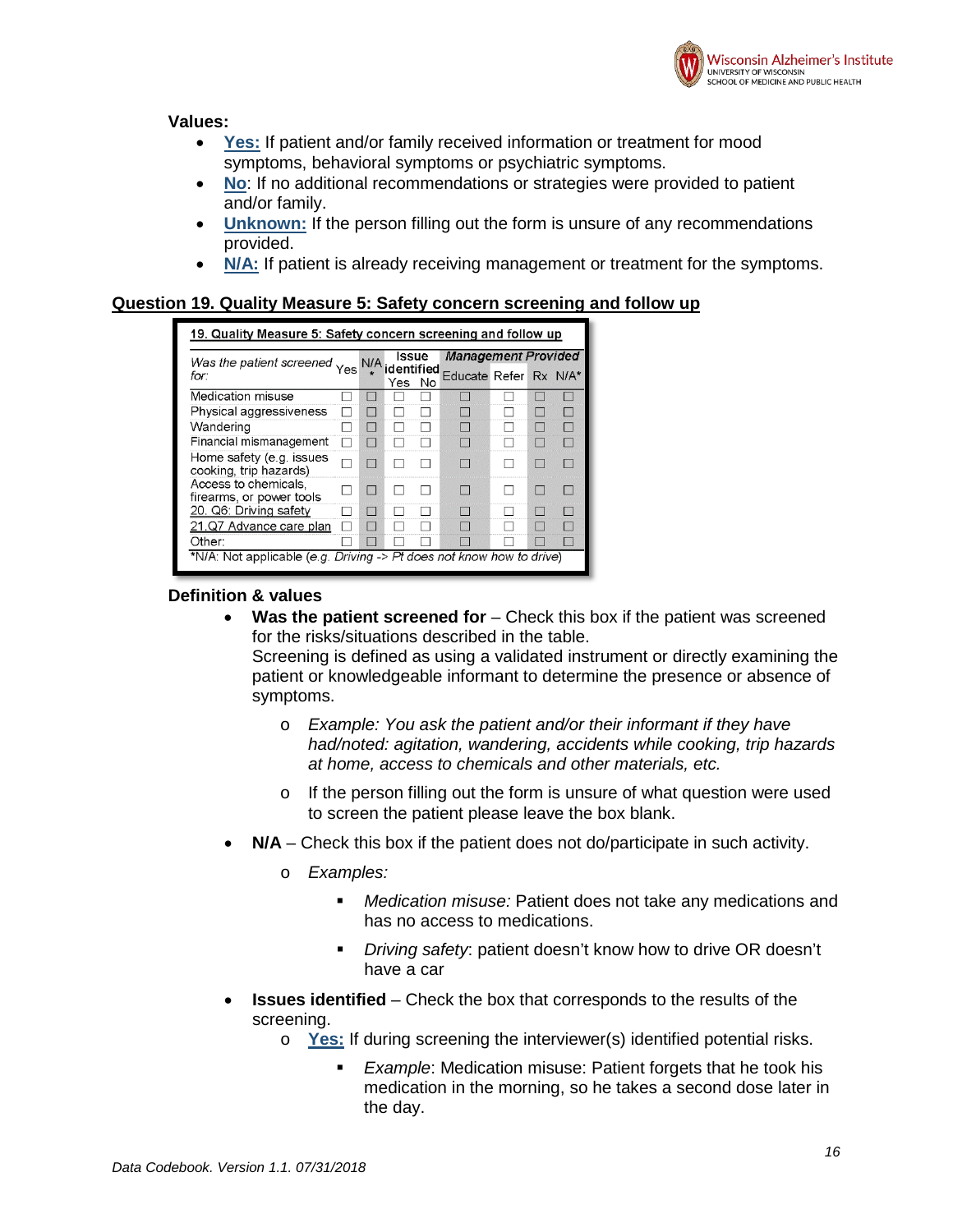

- *Example 2*: Financial mismanagement. The patient was recently involved in a scam, after he gave his credit card number to someone on the phone.
- o **No**: If during screening the interviewer(s) DID NOT identified a potential risks.
- <span id="page-16-0"></span>• **Management Provided**
	- o **"Education provided"** Check the box if the patient and/or the caregiver received any educational material or instruction about the specific topic.
		- *Examples*: Medication misuse: Patient and caregiver participated in an exercise filling out pillbox for the week.
	- o **"Referral provided"** Check the box if the patient was referred to another institution or professional to manage this specific topic.
		- *Examples*: Medication misuse: Patient was referred to a home care agency to provide assistance taking medications.
	- o **"Treatment provided"** Check the box if the patient received treatment (Pharmacologic or non-pharmacologic).
		- *Examples*: Physical aggressiveness: Patient & caregivers were provided with behavioral therapy instructions to decrease anxiety and aggressiveness.
	- o **"NA"** Check the box if no additional management is required.
		- *Examples*: Medication misuse: Patient was referred previously to a home care agency, and services will start next week. No additional instructions required at this time.

**Notes:** If the person filling out the form unsure about the screening process, results or management, please leave it blank.

# <span id="page-16-1"></span>**Question 20. Quality Measure 6 (Q6.) Driving Safety**

| 19. Quality Measure 5: Safety concern screening and follow up        |            |                                      |                                                     |  |  |
|----------------------------------------------------------------------|------------|--------------------------------------|-----------------------------------------------------|--|--|
| Was the patient screened Yes<br>for:                                 | <b>N/A</b> | <b>Issue</b><br>identified<br>Yes No | <b>Management Provided</b><br>Educate Refer Rx N/A* |  |  |
| Medication misuse                                                    |            |                                      |                                                     |  |  |
| Physical aggressiveness                                              |            |                                      |                                                     |  |  |
| Wandering                                                            |            |                                      |                                                     |  |  |
| Financial mismanagement                                              |            |                                      |                                                     |  |  |
| Home safety (e.g. issues<br>cooking, trip hazards)                   |            |                                      |                                                     |  |  |
| Access to chemicals.                                                 |            |                                      |                                                     |  |  |
| 20. Q6: Driving safety                                               |            |                                      |                                                     |  |  |
| 21.Q7 Advance care plan                                              |            |                                      |                                                     |  |  |
| Other:                                                               |            |                                      |                                                     |  |  |
| *N/A: Not applicable (e.g. Driving -> Pt does not know how to drive) |            |                                      |                                                     |  |  |

**Definition:** Screening is defined as using a validated instrument (e.g. DMV referral) or directly examining the patient (e.g. Occupational testing) or knowledgeable informant to determine the presence or absence of symptoms.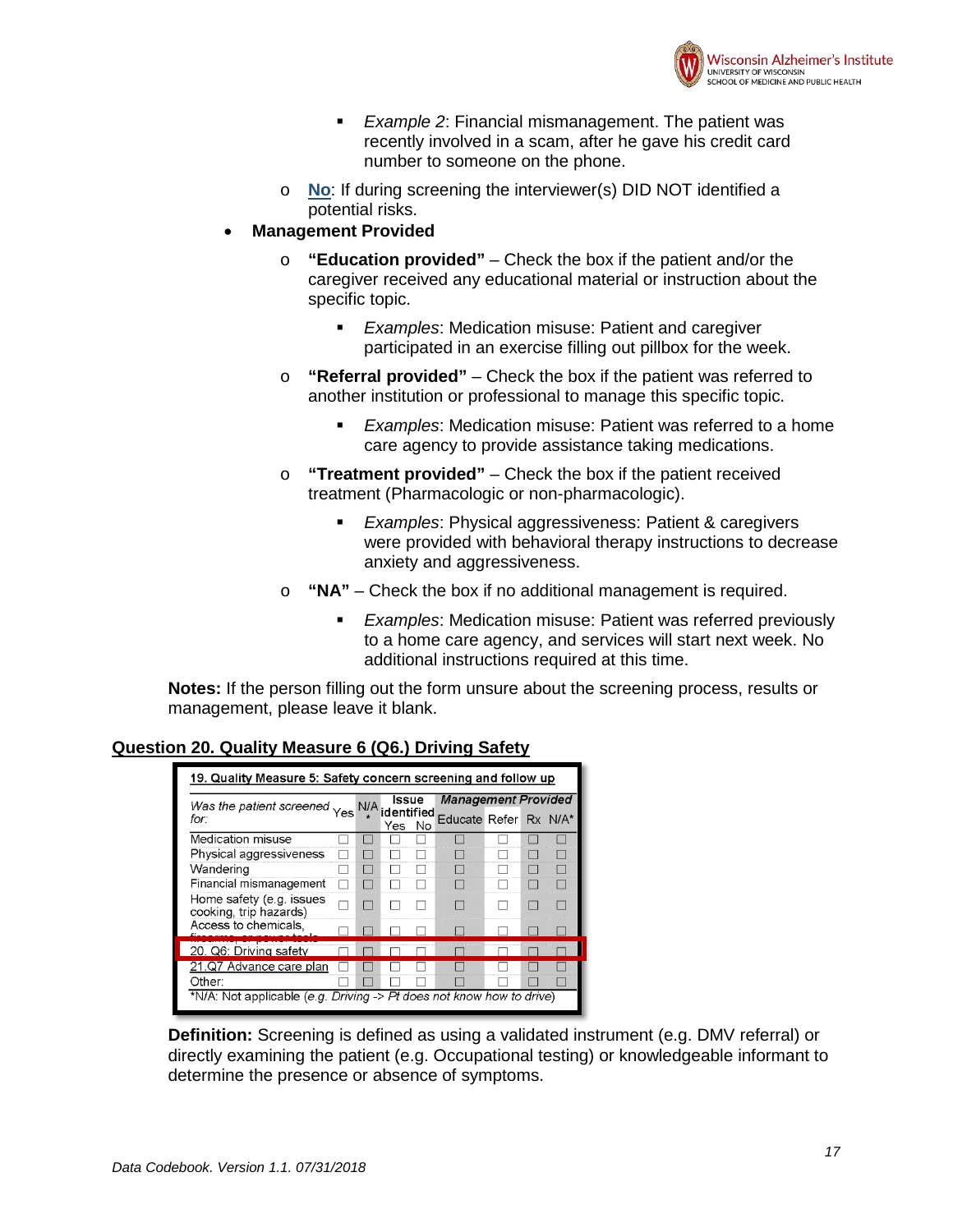

*Example: You ask the patient and/or their informant if they have had/noted: accidents while driving, confusion, forgetting where they were going, getting lost in the car.*

**Values:** See question 19 for instructions.

**Notes:** If screening was not performed, please leave the checkbox "Yes" blank.

#### <span id="page-17-0"></span>**Question 21. Quality Measure 7 (Q7.) Advance care plan**

| 19. Quality Measure 5: Safety concern screening and follow up        |     |                     |      |                                                     |  |  |
|----------------------------------------------------------------------|-----|---------------------|------|-----------------------------------------------------|--|--|
| Was the patient screened Yes<br>for:                                 | N/A | Issue<br>identified |      | <b>Management Provided</b><br>Educate Refer Rx N/A* |  |  |
| Medication misuse                                                    |     | Yes                 | - No |                                                     |  |  |
| Physical aggressiveness                                              |     |                     |      |                                                     |  |  |
| Wandering                                                            |     |                     |      |                                                     |  |  |
| Financial mismanagement                                              |     |                     |      |                                                     |  |  |
| Home safety (e.g. issues<br>cooking, trip hazards)                   |     |                     |      |                                                     |  |  |
| Access to chemicals.<br>firearms, or power tools                     |     |                     |      |                                                     |  |  |
| 20. O6: Driving safety                                               |     |                     |      |                                                     |  |  |
| 21.Q7 Advance care plan                                              |     |                     |      |                                                     |  |  |
| Other:                                                               |     |                     |      |                                                     |  |  |
| *N/A: Not applicable (e.g. Driving -> Pt does not know how to drive) |     |                     |      |                                                     |  |  |

**Definition:** Advanced care planning is an ongoing process in which patients, their families,and their health care providers reflect on the patient's goals, values, and beliefs, discuss how they should inform current and future medical care, and ultimately, use this [i](#page-23-1)nformation to accurately document the patients' future health care choices.<sup>i</sup>

**Values:** See question 19 for instructions.

- "**Yes":** Select checkbox "Yes" if the patient and/or informant were asked about steps of advanced care planning (e.g. Power of attorney, living will, desires about end-of-life decisions)
- **"Issues identified"**
	- o **Yes:** If there is no advanced care plan in place OR there is no documentation about it on the chart.

#### <span id="page-17-1"></span>**Question 22. Quality Measure 8: Pain screening**

```
22. Quality Measure 8: Was the patient screened for pain
```
**Definition:** Screening is defined as use of a validated screening tools approved for use, or evaluation of verbal and non-verbal expressions of pain behaviors (i.e. changes in breathing quality, negative types of verbalization separate from breathing, facial expression, body language), or evaluation of medication usage**.**

- **Yes:** If patient was screened for pain.
- **No**: If no screen for pain was performed.
- **Unknown:** If person that is filling out the form is unsure about screening process.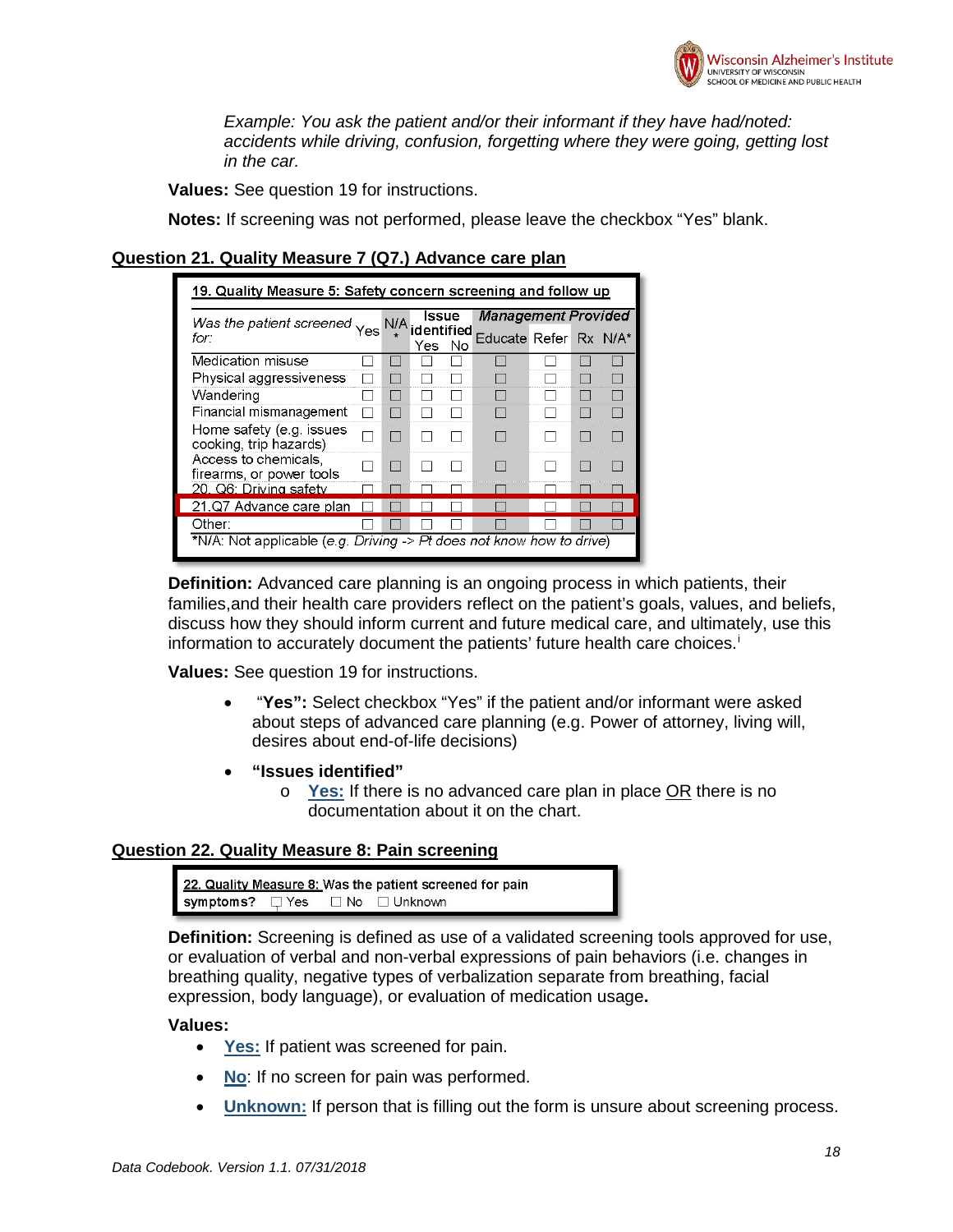

## <span id="page-18-0"></span>**Question 22.1. Did you provide management recommendations**



**Definition:** Answer this question ONLY If "Yes" was selected in Question 22. Management recommendations include and are not limited to the following: analgesic, NSAID, long acting agents, liniments, massage, lidocaine patches, physical therapy or orthopedic evaluation.

#### **Values:**

- **Yes:** If patient and/or family received information or treatment for pain.
- **No**: If no additional recommendations or treatment strategies were provided.
- **N/A:** If patient has no signs or symptoms of pain OR if patient is already receiving management or treatment of the pain.

**Notes:** If person filling out the form is unsure about the management recommendations, please leave blank.

#### <span id="page-18-1"></span>**Question 23. Suspected Diagnosis**

## 23. Suspected Diagnoses:

- Dementia / Major Neurocognitive Disorder
- □ MCI / Mild Neurocognitive Disorder
- $\Box$  Normal / No cognitive deficit  $\Box$  Other:

**Definition:** The provider's best current opinion about the degree of cognitive impairment.

- **Dementia / Major Neurocognitive Disorder:**
	- o The *National Institute on Aging* and the *Alzheimer's Association* define dementia as cognitive or behavioral (neuropsychiatric) symptoms that (1) Interfere with the ability to function at work or at usual activities (2) represent a decline from previous levels of functioning and performing; and (3) are not explained by delirium or major psychiatric disorder."
	- o The fifth edition of the *Diagnostic and Statistical Manual of Mental Disorders (DSM-5)* define major neurocognitive disorder as a significant cognitive decline in one or more cognitive domains (complex attention, executive function, learning and memory, language, perceptual-motor, or social cognition)
- **MCI (Mild cognitive impairment) / Mild Neurocognitive Disorder:**
	- o The *National Institute on Aging* and the *Alzheimer's Association* define mild cognitive impairment (MCI) as a degree of cognitive impairment that is not normal for age and, thus, constructs such as age-associated memory impairment and age-associated cognitive decline do not apply.<sup>[iii](#page-23-3)</sup>
	- o The fifth edition of the *Diagnostic and Statistical Manual of Mental Disorders (DSM-5)* define mild neurocognitive disorder as a deficit that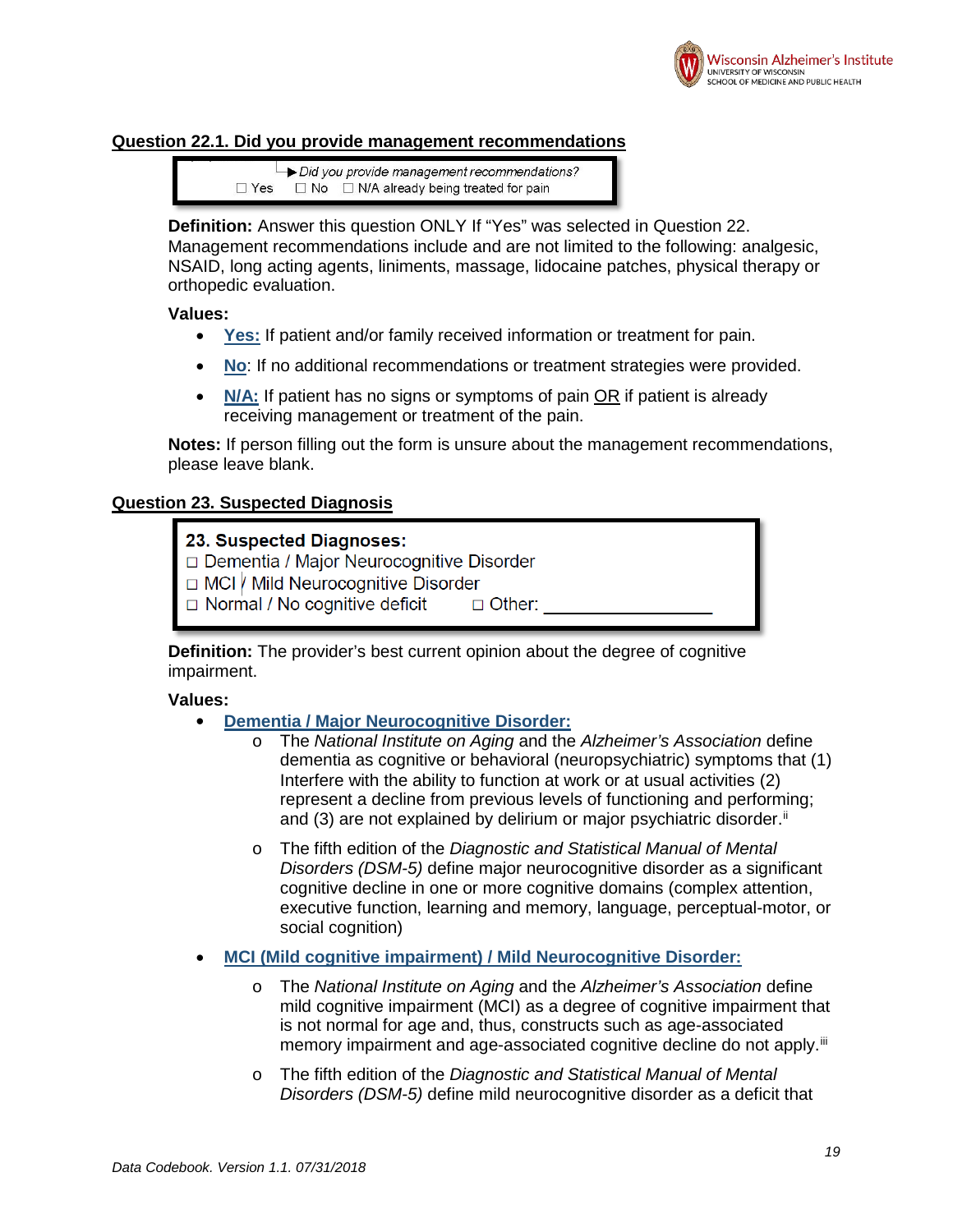

goes beyond normal issues of aging. It describes a level of cognitive decline that requires compensatory strategies and accommodations to help maintain independence and perform activities of daily living. To be diagnosed with this disorder, there must be changes that impact cognitive functioning. These symptoms are usually observed by the individual, a close relative, or other knowledgeable informant, such as a friend, colleague, or clinician, or they are detected through object[iv](#page-23-4)e testing.<sup>i[v](#page-23-5), v</sup>

**Notes:** If diagnosis is not conclusive, please select the options that will be ruled out.

<span id="page-19-0"></span>

| Mark "1" next to primary diagnosis and "2" next to the secondary<br>diagnosis (mark as many secondary as applicable) | 24. Suspected Etiology/Cause associated with diagnosis above |
|----------------------------------------------------------------------------------------------------------------------|--------------------------------------------------------------|
| Alzheimer's Disease                                                                                                  | Mixed dementia                                               |
| Alcohol abuse                                                                                                        | (AD/vascular)                                                |
| Depression and/or                                                                                                    | Parkinson's dementia                                         |
| anxiety disorder                                                                                                     | Psychiatric disorder                                         |
| <b>FTD/FTLD</b>                                                                                                      | Sleep disorder                                               |
| חחו                                                                                                                  | TBI/head injury                                              |
| I BD                                                                                                                 | Undetermined                                                 |
| Medication-related                                                                                                   | Vascular dementia                                            |
|                                                                                                                      | Other                                                        |

**Definition:** The provider's best current opinion about the etiology, which may include an unknown etiology. If several factors are present, mark one (1) next to the primary factor, and two (2) next to contributing factors.

**Notes:** If the person completing the form is unsure about the results of the evaluation please select "Undetermined"

# <span id="page-19-1"></span>**Question 25. Quality Measure 1: NEW diagnoses given to patient/family**



**Definition:** Patients and caregivers were informed of a NEW diagnosis\* and what disease is responsible.

\*Diagnosis is defined as the provider's best current opinion about type of cognitive disorder, and its etiology, which may include a disclosure that diagnosis remains unknown or that a previous diagnosis must be revised.

- <span id="page-19-2"></span>• **Same dx as selected under suspected diagnoses and etiology**: If patient and caregiver were informed about the possible diagnosis or diagnoses, AND they did not know about the diagnosis before. Select this option even if there is the need to rule out other conditions.
	- o *Example 1: Patient with history of several strokes presents with mild cognitive disorder (MCI) that resembles Alzheimer's disease. You inform*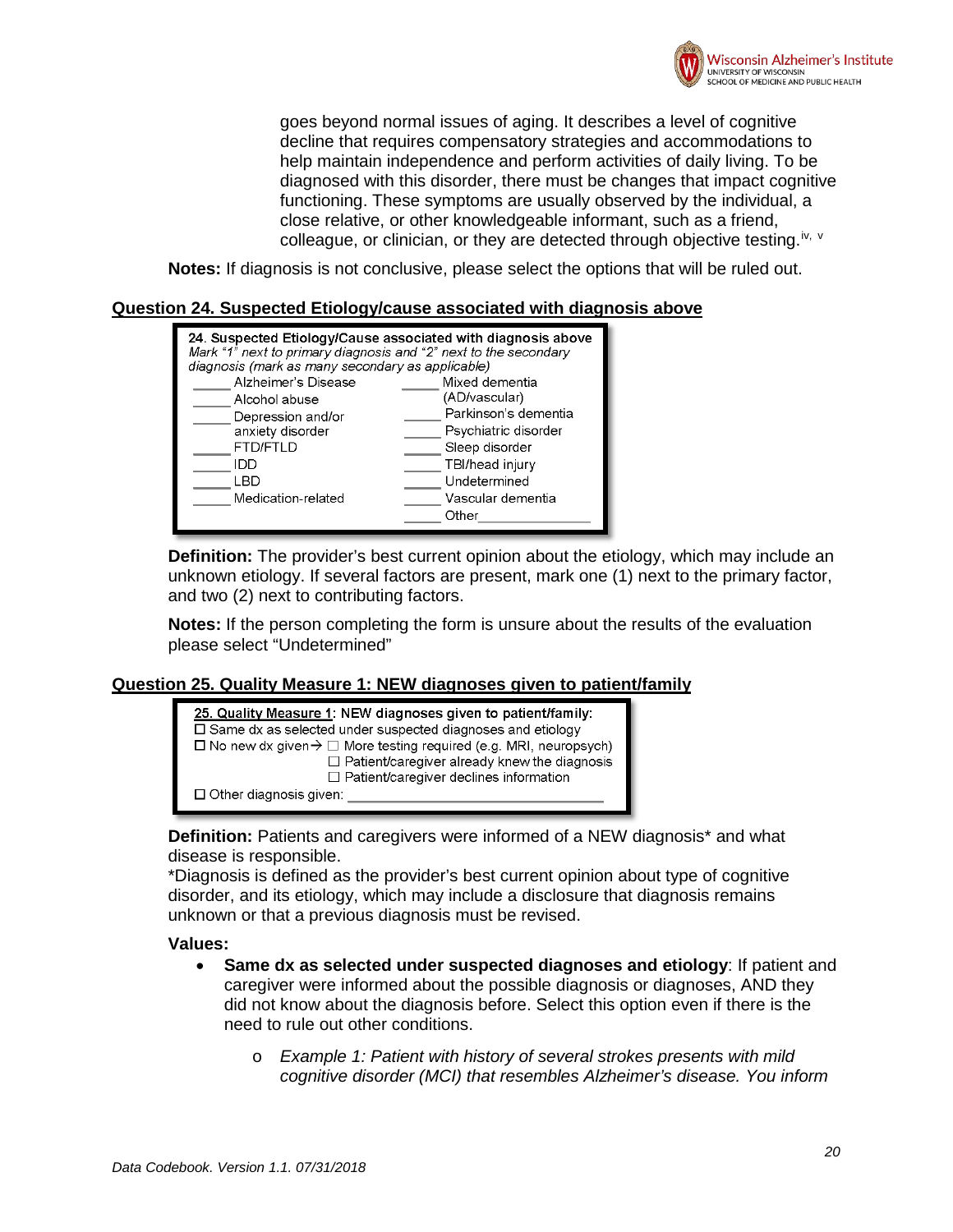

*the patient/caregiver that he has MCI, that it could be due to AD or Vascular Disease, and that more testing is required.* 

- o *Example 2: Patient presents to evaluation referred from primary care provider for a "memory problem", patient has results from a recent MRI and other testing. All results point to AD as a cause of dementia. You inform the patient and his caregiver that the results are consistent with dementia.*
- <span id="page-20-0"></span>• **No new dx given**: Select this option if any of the following situations present:
	- o If you don't provide a diagnosis because more information is needed.
		- *Example 1: Patient with history of several strokes presents with mild cognitive disorder (MCI). You inform the patient/caregiver that you need the results of some tests before you can give a diagnosis.*
	- o If patient and/or caregiver state that they were previously informed, are aware of the diagnosis.
	- o If patient and/or caregiver refuses the information.
- <span id="page-20-1"></span>• **Other diagnosis given:**
	- o If physicians discloses a partial diagnosis or gives other diagnosis.
	- o *Example 1: Patient with history of several strokes presents with mild cognitive disorder (MCI) that resembles Alzheimer's disease. You inform the patient/caregiver that he has dementia.*
	- o *Example 2: Patient with history of several strokes presents with mild cognitive disorder (MCI) that resembles Alzheimer's disease. You inform the patient/caregiver that he has MCI, without mentioning Alzheimer's disease or other etiology.*
	- o *Example 3: Patient with history of several strokes presents with mild cognitive disorder (MCI) that resembles Alzheimer's disease. You inform the patient/caregiver that he has a "brain condition" or "memory issues" without further disclosure of the condition.*

## <span id="page-20-2"></span>**Question 26. Quality Measure 9: Pharmacological interventions**

|                              |              | Currently using<br>medications |             | New                    | Recommen<br>dations to<br>lbe executedl N/A |  |
|------------------------------|--------------|--------------------------------|-------------|------------------------|---------------------------------------------|--|
|                              | No<br>change | Increase                       | Discontinue | Decrease/ prescription | by other<br>provider                        |  |
| Cholinesterase<br>inhibitors |              |                                |             |                        |                                             |  |
| Namenda®                     |              |                                |             |                        |                                             |  |
| Antidepressant               |              |                                |             |                        |                                             |  |
| Antianxiety                  |              |                                |             |                        |                                             |  |
| Antipsychotic                |              |                                |             |                        |                                             |  |
| Other $(1)$                  |              |                                |             |                        |                                             |  |
| Other $(2)$                  |              |                                |             |                        |                                             |  |

**Definition:** Select current medications in this patient, and possible modifications that are being implemented or suggested to other providers. If there is no indication for the medication select "N/A"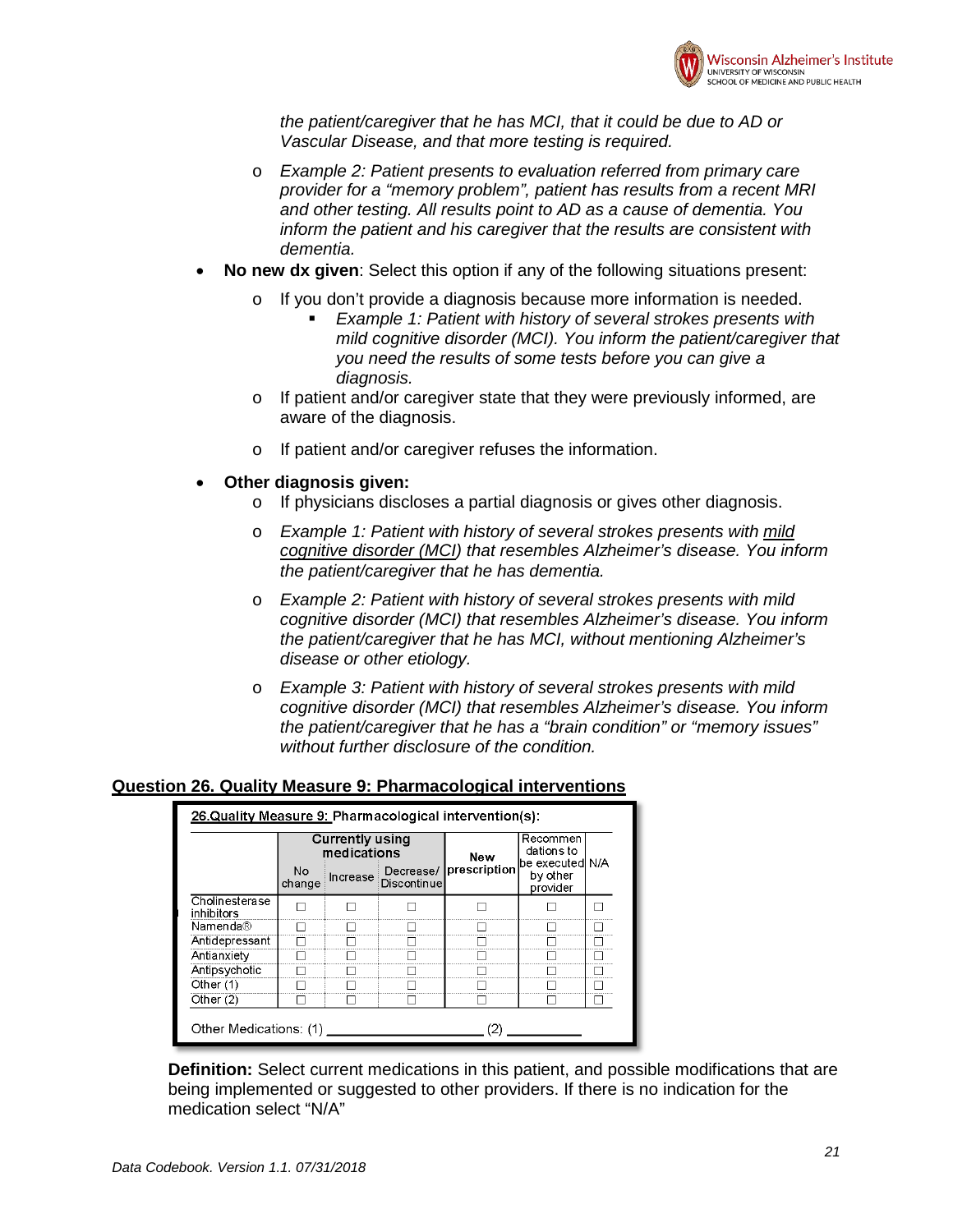

• *Example (1):* Patient with dementia due to vascular disease, there is no indication for cholisnesterase inhibitors  $\rightarrow$  Check Box N/A

#### **Values:**

- **"Currently Using":** Select any of this boxed if the medication(s) were prescribed before today's visit.
- **"New Prescription":** Select this option if the patient received a prescription for this medication as a result of the visit OR if there is a recommendation to start the medication.
- **Recommendations to be executed by other provider":** Select this option if there are prescription changes (add/change/discontinue) that are being suggested to PCP or other provider.

## **Examples:**

**Example 1:** Patient presents for a second opinion, he is currently taking cholinesterase inhibitors, and is refers some adverse effects of the medications. After evaluation you consider that he needs a reduction of the dose.

*Scenario 1: You change the prescription in your office, and give the patient new instructions.*

|                              |              | <b>Currently using</b><br>medications |                    | <b>New</b>             | Recommen<br>dations to<br>be executed N/A |       |
|------------------------------|--------------|---------------------------------------|--------------------|------------------------|-------------------------------------------|-------|
|                              | No<br>change | Increase                              | <b>Discontinue</b> | Decrease/ prescription | by other<br>provider                      |       |
| Cholinesterase<br>inhibitors |              |                                       |                    |                        |                                           |       |
| Namenda®                     |              |                                       |                    |                        |                                           |       |
| Antidepressant               |              |                                       |                    |                        |                                           |       |
| Antianxiety                  |              |                                       |                    |                        |                                           |       |
| Antipsychotic                |              |                                       |                    |                        |                                           |       |
| Other (1)                    |              |                                       |                    |                        |                                           | 11111 |
| Other $(2)$                  |              |                                       |                    |                        |                                           |       |

*Scenario 2: Patient's PCP is handling the medications, you recommend that the dose of the cholinesterase inhibitor is decreased.*



• *Example 2:* Patient presents for evaluation. He has had sleep disturbances for some time that are not solve with non-pharmacological therapies. After evaluation you decide that he might benefit from a short course of Zolpidem.

*Scenario 1: You provide the patient with a new prescription during the visit, and he will start taking it tonight.*

*Scenario 2: Patient's PCP is handling the medications, you recommend the addition of Zolpidem.*

| 26.Quality Measure 9: Pharmacological intervention(s): |              |                                       |                    |                        |                                         |  | 26.Quality Measure 9: Pharmacological intervention(s): |              |                                       |             |                        |                                         |  |
|--------------------------------------------------------|--------------|---------------------------------------|--------------------|------------------------|-----------------------------------------|--|--------------------------------------------------------|--------------|---------------------------------------|-------------|------------------------|-----------------------------------------|--|
|                                                        |              | <b>Currently using</b><br>medications |                    | New                    | Recommen<br>dations to                  |  |                                                        |              | <b>Currently using</b><br>medications |             | New                    | Recommen<br>dations to                  |  |
|                                                        | No<br>change | Increase                              | <b>Discontinue</b> | Decrease/ prescription | be executed N/A<br>by other<br>provider |  |                                                        | No<br>change | Increase                              | Discontinue | Decrease/ prescription | be executed N/A<br>by other<br>provider |  |
| Cholinesterase<br>inhibitors                           |              |                                       |                    |                        |                                         |  | Cholinesterase<br>inhibitors                           |              |                                       |             |                        |                                         |  |
| Namenda®                                               |              |                                       |                    |                        |                                         |  | Namenda®                                               |              |                                       |             |                        |                                         |  |
| Antidepressant                                         |              |                                       |                    |                        |                                         |  | Antidepressant                                         |              |                                       |             |                        |                                         |  |
| Antianxiety                                            |              |                                       |                    |                        |                                         |  | Antianxiety                                            |              |                                       |             |                        |                                         |  |
| Antipsychotic                                          |              |                                       |                    |                        |                                         |  | Antipsychotic                                          |              |                                       |             |                        |                                         |  |
| Other (1)                                              |              |                                       |                    |                        |                                         |  | Other $(1)$                                            |              |                                       |             |                        |                                         |  |
| Other $(2)$                                            |              |                                       |                    |                        |                                         |  | Other $(2)$                                            |              |                                       |             | ́                      |                                         |  |
| Other Medications: (1)                                 |              |                                       | Zolpidem           |                        |                                         |  | Other Medications: (1)                                 |              |                                       | Zolpidem    |                        |                                         |  |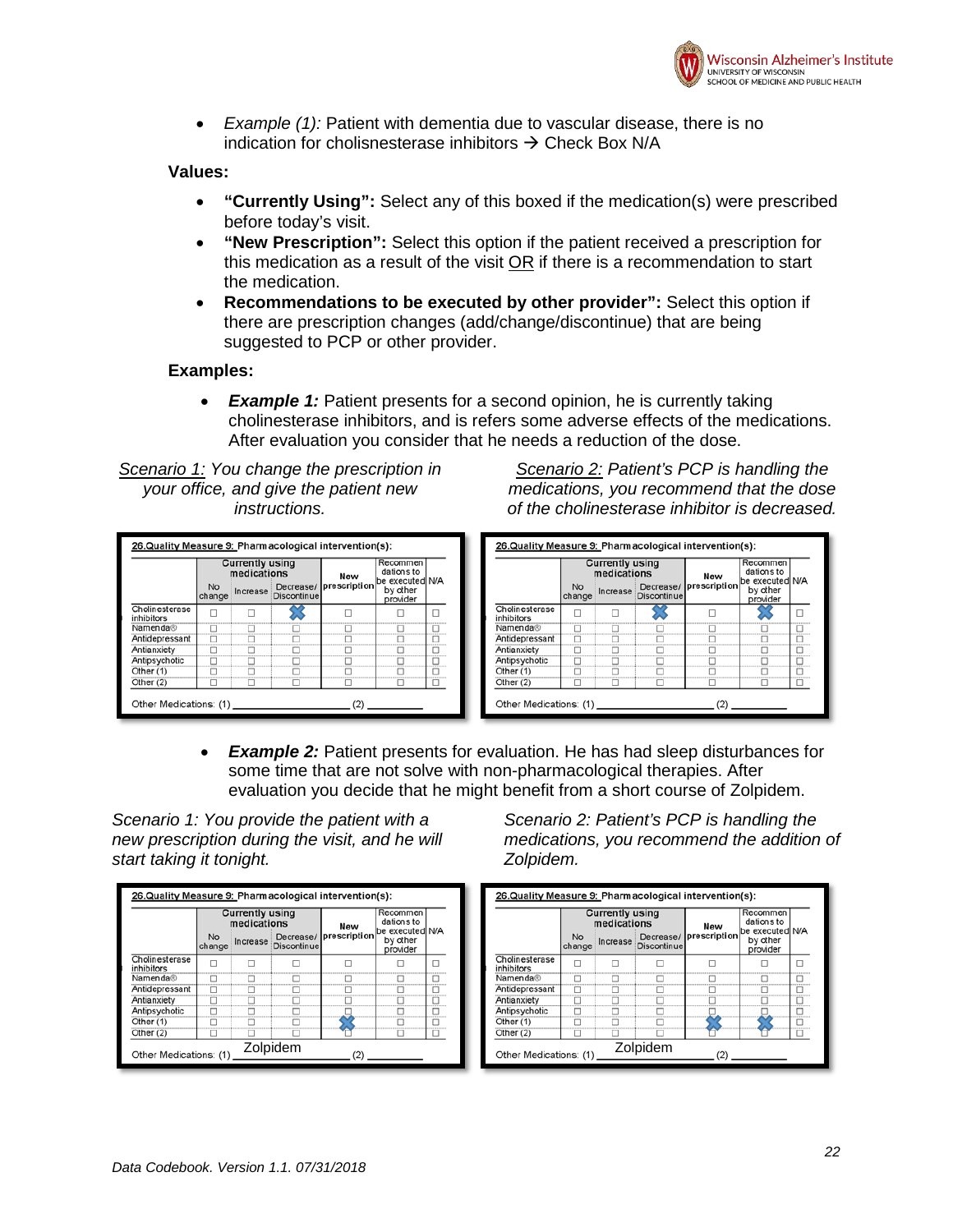

# <span id="page-22-0"></span>**Question 27. Referral(s) made**



**Definition:** Referral is defined as the process of coordinating an appointment or service by either of the following methods:

- Introducing an order in the EHR
- Contacting the organizations with patient's caregiver information for future evaluation
- Scheduling appointment

**Values:** Check all that apply.

**Notes:** If the patient/caregiver were given information to do a phone call or stablish contact by themselves then it is  $NOT$  a referral, in this case it would be provide educational material.

## <span id="page-22-1"></span>**Question 28. Educational material provided**

| 28. Educational material provided:                                            |                            |  |  |  |  |  |
|-------------------------------------------------------------------------------|----------------------------|--|--|--|--|--|
| □ Physical exercise                                                           | $\Box$ Cognitive exercises |  |  |  |  |  |
| $\square$ Disease-specific info                                               | □ Diet/ Nutrition          |  |  |  |  |  |
| $\Box$ Social/community resources (e.g. Memory café, early stage<br>programs) |                            |  |  |  |  |  |

**Definition:** Select if patient/caregiver were provided with information on those topics.

**Values:** Check all that apply.

**Notes:** Check the box for *Social/community resources* if patient receives information about local resources, without a direct contact, (e.g. information about Alzheimer's Association or Alzheimer's & Dementia Alliance of Wisconsin)**.**

#### <span id="page-22-2"></span>**Question 29. Quality Measure 2: Caregiver(s) were offered**

| 29. Quality Measure 2: Caregiver(s) were offered:                     |
|-----------------------------------------------------------------------|
| $\Box$ Education regarding $\Box$ Caregiver support                   |
| $\Box$ Disease management                                             |
| $\Box$ Health behavior changes                                        |
| $\Box$ Referral to programs directed to caregiver(s) support/wellness |
| $\Box$ Referral to additional resources to assist the caregiver       |
| $\Box$ None of the above $\Box$ No caregiver identified               |
| $\Box$ Caregiver is trained/certified in dementia                     |
| $\Box$ Patient/caregiver are connected to resources                   |
| $\Box$ Decline/Refused                                                |
|                                                                       |

**Definition:** Caregiver(s) were provided with education on dementia disease management and health behavior changes *(including that as caregiver they are at increased risk of illness)* and/or were referred to additional resources tailored to assist the caregiver (Includes national organizations, local resources, senior centers, etc).